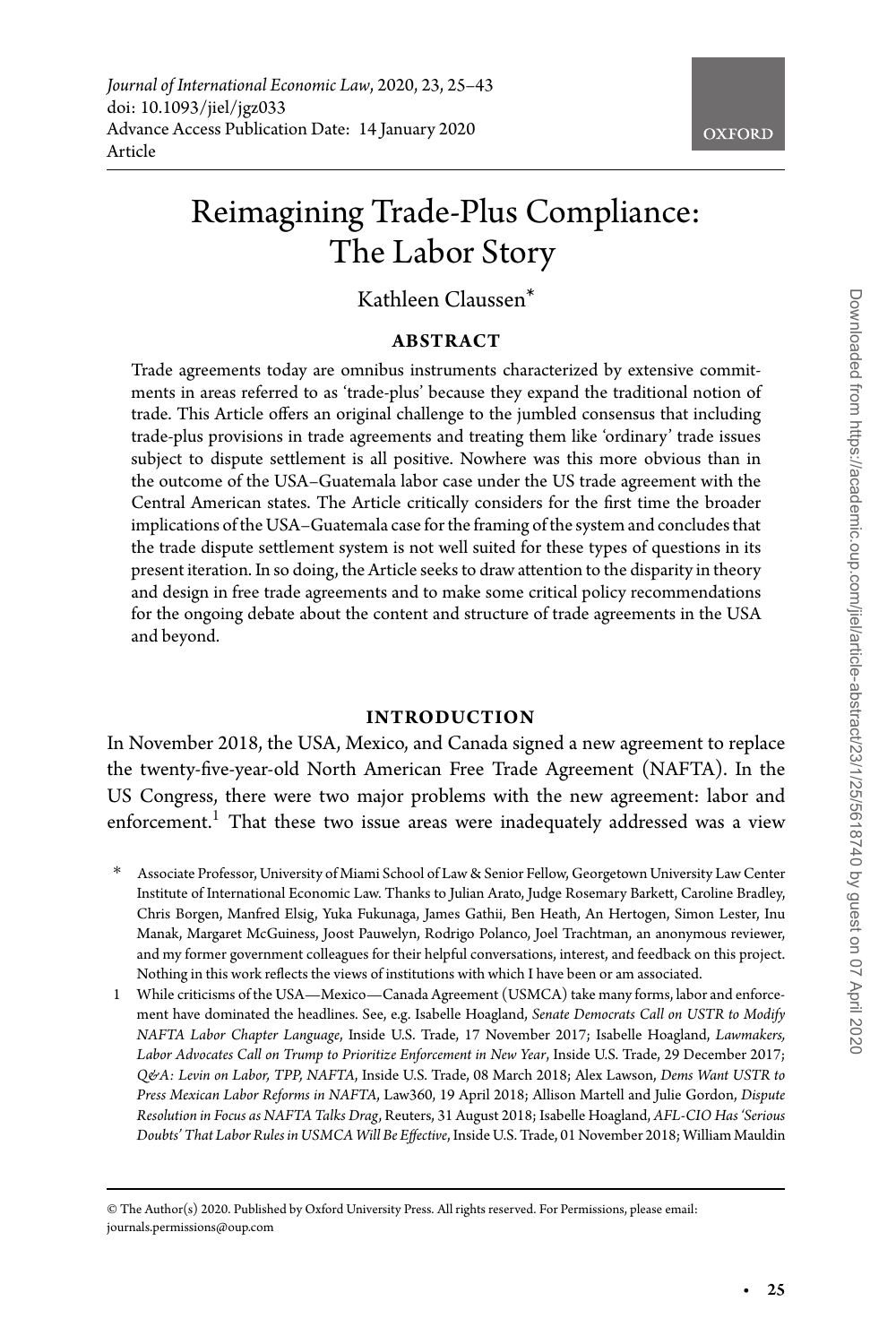shared by lawmakers from both major political parties, $<sup>2</sup>$  $<sup>2</sup>$  $<sup>2</sup>$  but not by the White House,</sup> leading to a stalemate on the entry into force of the agreement that has lasted more than nine months at the time of writing.

Why has labor enforcement become the center of the USA–Mexico–Canada Agreement (USMCA) approval debate? In this Article, I posit that the labor enforcement story is part of a bigger problem with trade agreement design. The larger challenge facing lawmakers is how to manage commitments that go beyond the traditional tariff and non-tariff barrier commitments, so-called trade-plus commitments.<sup>[3](#page-1-1)</sup> This problem was highlighted for the first time shortly after the Trump Administration came into office, for reasons unrelated to that Administration, but with important effects on any trade negotiation strategy it would pursue. The focus of that attention was a report issued in June 2017 by a dispute settlement panel constituted under the Dominican Republic—Central America—USA free trade agreement (CAFTA-DR) in a case between USA and Guatemala regarding labor. The report concluded that Guatemala had not breached the provisions of the CAFTA-DR labor chapter as argued by the USA, even though the panel found that Guatemala had failed to effectively enforce its labor laws as the agreement required. The outcome turned on the panel's determination that Guatemala's failure to effectively enforce its labor laws was not shown to be 'in a manner affecting trade,' a condition under the CAFTA-DR. The timing of the decision was significant: just as negotiations began on an updated NAFTA, the USA faced its first loss under a trade agreement labor chapter.

Until that moment, the 'trade-plus' legalization trend in regional and bilateral trade agreements continued with very few tests of the language. Almost no disputes have arisen under free trade agreements (FTAs) at all, let alone concerning the trade-plus subjects, $4$  despite a significant growth in the number of agreements concluded with pro-visions that cover these topics in the last quarter century.<sup>[5](#page-1-3)</sup> Thus, the USA–Guatemala dispute was an important test case. The case underscored discord in two longstanding and ongoing debates in trade law: first, what ought to be the purposes or goals of trade-

and Vivian Salama, *New Nafta Is Threatened by Partisan Split Over Enforcement*, Wall Street Journal, 13 February 2019.

- <span id="page-1-0"></span>2 See, e.g. Mauldin and Salama, above n 1. See also *Republican Senators Knock USTR's NAFTA Approach as 'Outdated'*, Inside U.S. Trade, 04 April 2018.
- <span id="page-1-1"></span>3 A number of commentators have used the 'plus' suffix to capture concepts that go beyond an existing trade agreement. Those commentators coin phrases like 'GATT-plus' or 'TRIPS-plus'. I lump those together to use simply 'trade-plus,' though I am not the first to use that expression. See, e.g. Jacques deLisle, 'China's Rise, the U.S., and the WTO: Perspectives from International Relations Theory', 57 UNIVERSITY OF ILLINOIS LAW Review Online (2018); Manjiao Chi, 'Trade-Plus Effects of WTO Dispute Settlement on China: an Ideal or Illusion?', 47 Journal of World Trade 1349 (2013).
- <span id="page-1-2"></span>4 See Geraldo Vidigal, 'Why Is There So Little Litigation under Free Trade Agreements? Retaliation and Adjudication in International Dispute Settlement', 20 Journal of International Economic Law 927 (2017).
- <span id="page-1-3"></span>5 With respect to labor on which this Article focuses, see Ebert, F., Posthuma, A. 2011. Labour Provisions in Trade Arrangements: Current Trends and Perspectives. White Paper. Others have done extensive work following trade-plus provisions over the years; with respect to labor, among USA-based legal academics, those include Steve Charnovitz, David Gantz, and Alvaro Santos, to name just three. Given that space does not permit a thorough appreciation for their many contributions here, particularly their contributions to the narratives that have informed the relationship between trade and labor, I refer the reader only to select works hereafter with recognition of the foundation to the literature they and others have provided.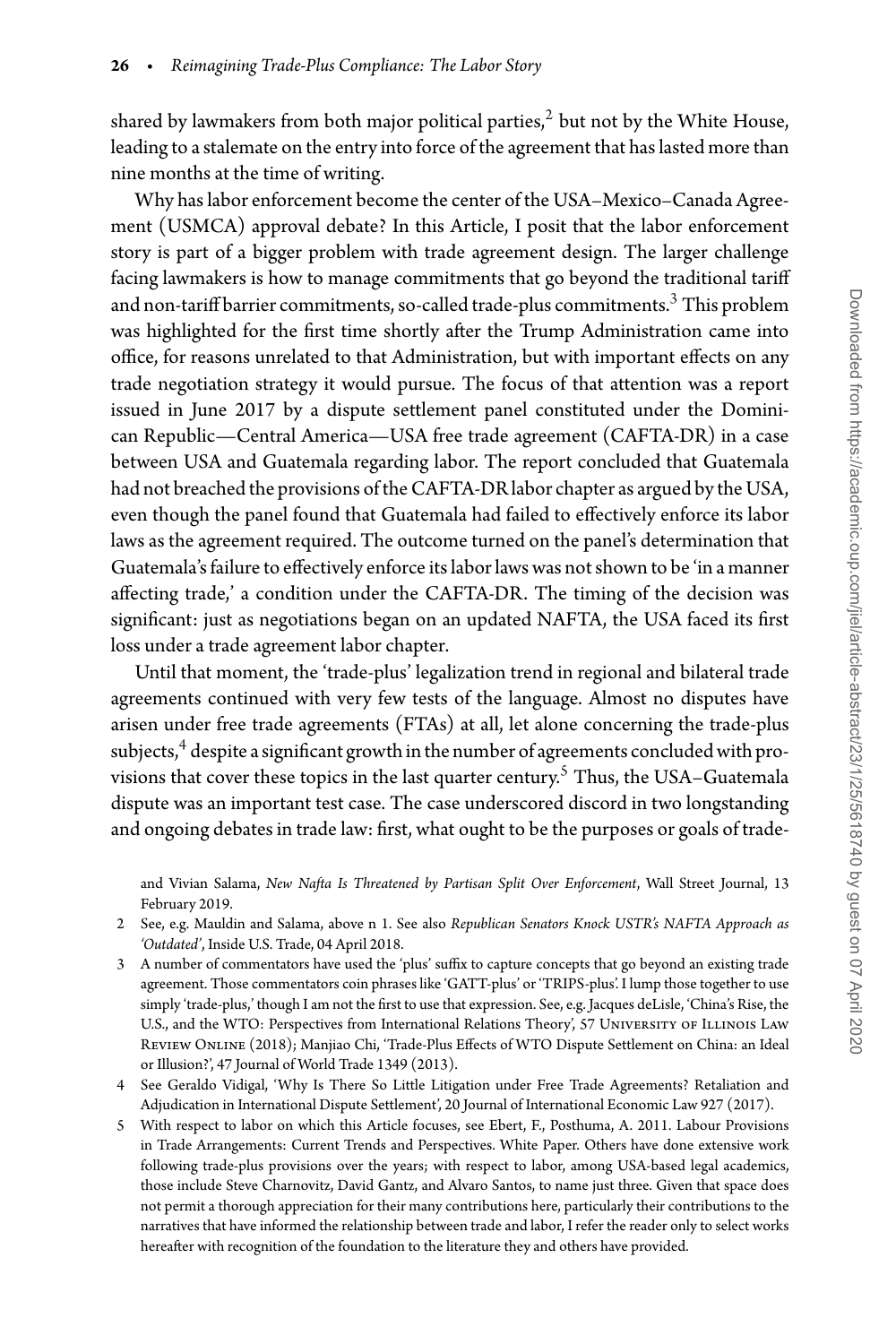plus commitments in trade agreements? And, second: what is the best way to achieve such goals? These uncertainties cross political lines and geographic boundaries.

As the USA and other countries move forward with negotiating new trade agreements, the lack of clarity about the goals and means of trade-plus commitments has become particularly salient even if negotiators do not fully appreciate it as such. Across the literature and more importantly across diplomatic channels, trade-plus commitments proliferate, but the policy considerations involved in marrying the substance with appropriate compliance mechanisms merit further attention. For many years, trade-plus advocates have sought to ensure that trade-plus commitments are subject to the same dispute settlement mechanisms as tariff-related commitments to elevate the importance of trade-plus commitments in the trade policymaking system. While they have been largely successful in doing so, this Article takes the view that their position misses certain key elements to subjecting trade-plus commitments to dispute settlement. In the case of labor, the conversation about ensuring that trade-plus commitments are subject to dispute settlement tools has overshadowed the conversation about what compliance frameworks might be most appropriate. The result is that the USA has built a regime of labor enforcement without considerable analysis of what trade dispute settlement requires for labor. As the USA–Guatemala case indicates, the present approach may work more against labor advocates' interests than another compliance model could.

In short, I maintain that the trade-plus obligations as presently framed suffer from a mismatch between the standards that they demand and their compliance mechanisms. To be sure, my approach challenges the common refrain on the place of labor in international economic law. Most advocates continue to push for strengthening the present disciplines rather than reevaluating their foundations. Thus, this Article offers the first sustained challenge to the jumbled consensus that the legalization and judicialization of trade-plus provisions in trade agreements is all positive.

The Article proceeds in three parts. Part I reviews recent trends in the codification of trade-plus norms, particularly labor, in trade agreements. It maps four compliance models that the USA has used to monitor and enforce those norms. Part II summarizes lessons for trade-plus compliance from the USA–Guatemala labor case. Among the primary takeaways is that the road to trade-plus compliance may be more easily traveled through what I call management practices than through litigation. Finally, Part III critically considers for the first time the broader implications of the USA–Guatemala case for the framing of the system and argues that the trade dispute settlement system was not adequately designed for these types of questions.<sup>6</sup> In so doing, it seeks to draw attention to the disparity in theory and design.

<span id="page-2-0"></span><sup>6</sup> Certainly, some recent works have referred to the USA–Guatemala case in brief as part of larger arguments about redesigning trade agreements to support labor issues. See, e.g. Gregory Shaffer, *'Retooling Trade Agreements for Social Inclusion'*, University of Illinois Law Review 1 (2019), at fn. 219 and accompanying text.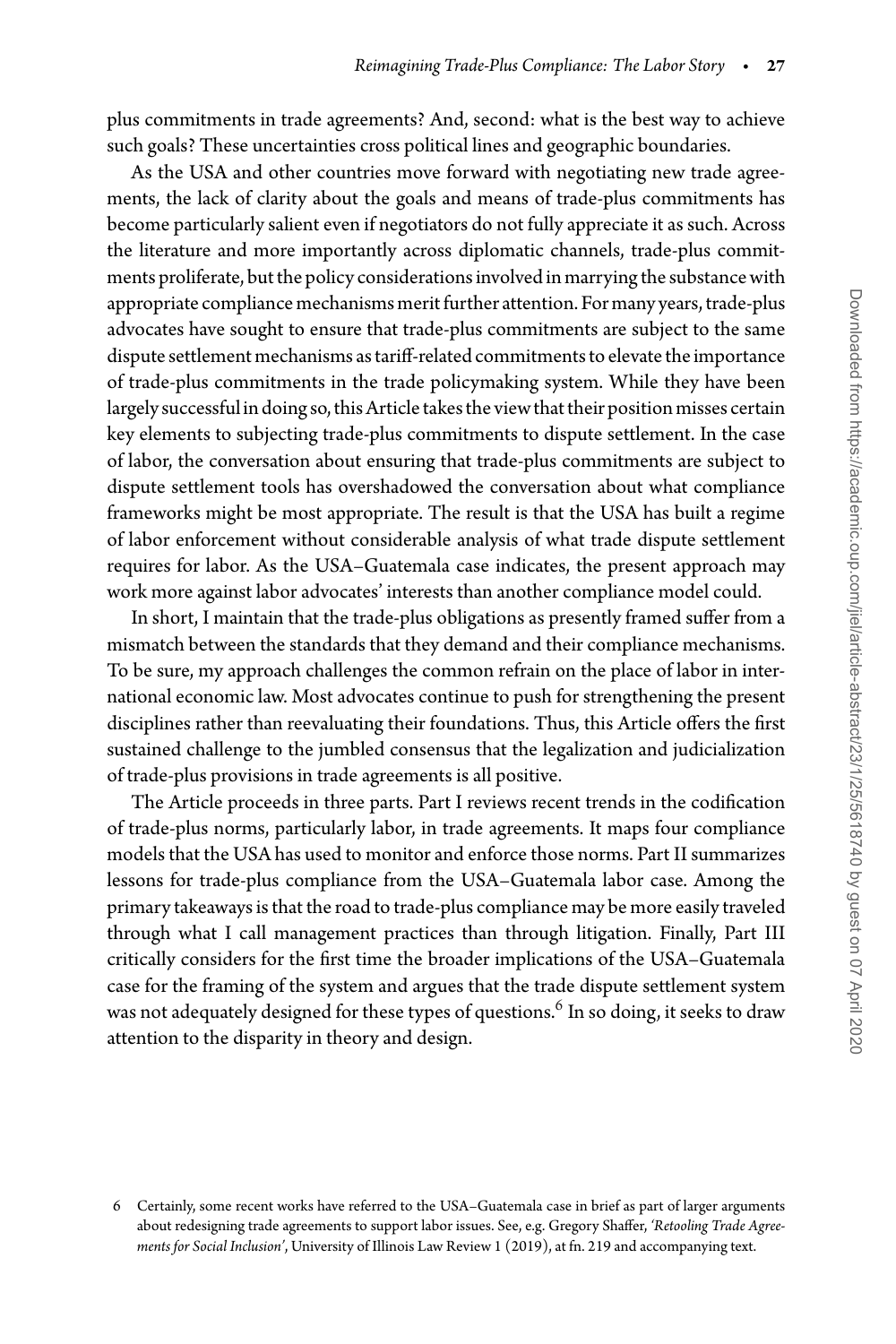### **I. TRADE-PLUS INSTITUTION-BUILDING: THE LABOR STORY**

Concerns about labor have long occupied the agendas of policymakers in the context of the global economy.<sup>7</sup> None of these larger concerns precipitated multilateral coordination in codifying a linkage between labor and trade as the trade law regime developed. Rather, policymakers integrated labor into unilateral, bilateral, and regional instruments.

The first Section of this Part outlines in brief the development of substantive labor provisions in international economic arrangements, focusing on recent activities and steps taken by the USA, which has led the world in integrating labor into trade commitments. $8$  It describes how throughout the legal universe, labor commitments tend to act as 'standstill' provisions that preserve the status quo on labor in the domestic legal system of the countries involved. The following Section reviews the institutional structures for monitoring and enforcement of these substantive provisions.

# **A. The evolution of substantive labor commitments**

In the USA, the story about the relationship between modern trade and labor regulation dates back to the turn of the twentieth century. $9$  Labor was not the driving force of these legislative actions (economic advantage was), but it was a consideration. For several decades, legislation prohibiting imports of goods made contrary to basic labor standards was the primary way in which the USA addressed labor and trade. During that period, US commercial agreements included only vague references to labor issues. $^{10}$ 

Beginning in the 1980s, the US Congress enacted a number of statutes that promoted labor rights in trade and offered conditional non-reciprocal benefits to selected developing countries under preference programs. Those countries' eligibility for such treatment turned in part on their demonstration that they were effectively adopting and enforcing labor laws. These include, among others, the Caribbean Basin Recovery Act

<span id="page-3-0"></span><sup>7</sup> Lance Compa, 'International Labor Standards and Instruments of Recourse for Working Women', 17 Yale Journal of International Law 151 (1992), at fn 61 and accompanying text (discussing French–Italian accords of the early twentieth century; Hispaniola; Social Charter of the European Community; efforts toward a working group on labor standards in various rounds of negotiation toward the General Agreement on Tariffs and Trade).

<span id="page-3-1"></span><sup>8</sup> What follows are some highlights and updates in this history of the development of labor standards in US trade agreements. For a comprehensive overview up to the NAFTA, see Steve Charnovitz, 'Fair Labor Standards and International Trade', 20 Journal of World Trade Law 6 (1986). For recent developments, see also Jeffrey Vogt, 'The Evolution of Labor Rights and Trade—A Transatlantic Comparison and Lessons for the Transatlantic Trade and Investment Partnership', 18 Journal of International Economic Law 827 (2015); David Gantz, *Labor Rights and Environmental Protection under NAFTA and Other U.S. Free Trade Agreements*, University of Arizona Working Paper 11–13 (March 2011).

<span id="page-3-2"></span><sup>9</sup> See, e.g. *Act to reduce the revenue and equalize duties on imports, and for other purposes*, 01 October 1890, ch. 1244, 26 Stat. 567 (the McKinley Tariff Act), Sec. 51 (prohibiting entry of goods manufactured by 'convict labor'); Tariff Act of 1930, 66 Stat. 1, 19 U.S.C. § 1307 (restricting imports of goods made by prisoners).

<span id="page-3-3"></span><sup>10</sup> For example, Friendship, Commerce, and Navigation treaties largely only refer to non-discrimination in the workplace and do not address labor standards. See, generally, Gregory S. Lane, 'Friendship, Commerce, and Navigation Treaties: An Analysis of the Foreign Corporation's Exemption from United States Labor Standards', 16 Pepperdine Law Review 383 (1989).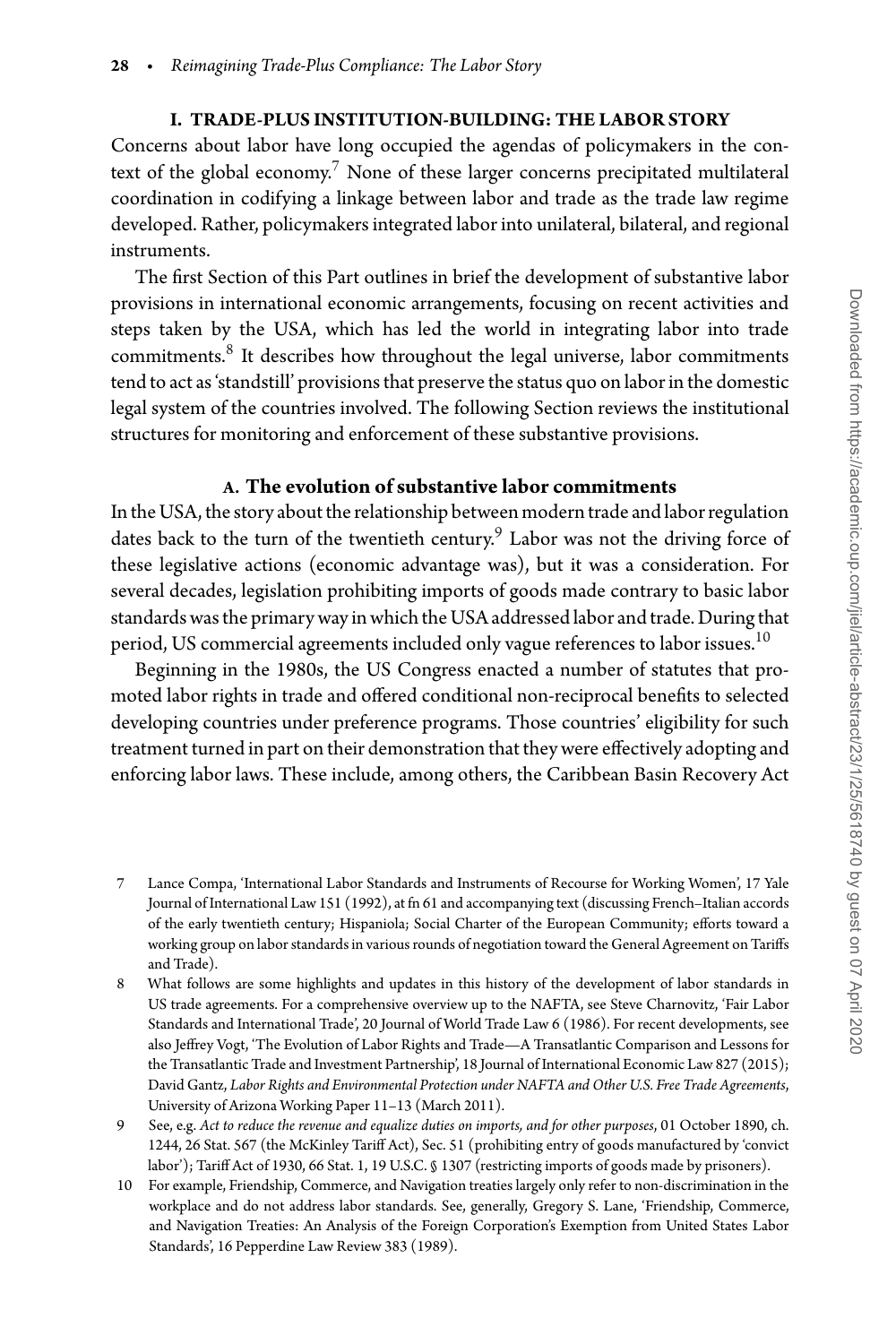$(1983);$ <sup>[11](#page-4-0)</sup> the US Generalized System of Preferences (GSP) program statute (1984);<sup>[12](#page-4-1)</sup> the Andean Trade Preference Act  $(1991);^{13}$  $(1991);^{13}$  $(1991);^{13}$  and the African Growth and Development Act (2000).<sup>14</sup> US presidents have occasionally suspended or terminated benefits to certain countries benefiting from these programs on the basis of those countries' not upholding labor standards.<sup>[15](#page-4-4)</sup>

The entry into force of two side agreements to the NAFTA—the North American Agreement on Labor Cooperation (NAALC) and the North American Agreement on Environment Cooperation (NAAEC)—represented a turning point in linking labor to trade, although they remained the product of a delicate compromise. $^{16}$  That com-promise was re-upped in 2007 in what is today known as the 'May 10 agreement.<sup>'[17](#page-4-6)</sup> The May 10 agreement was a bipartisan deal that permitted the inclusion of stronger labor, environment, and intellectual property language, among other topics, in US trade agreements. It also required, among other things, that the labor and environment provisions would be subject to the same enforcement disciplines as the commercial provisions. The language agreed between US Republicans and Democrats on 10 May 2007 set the scene for all the US agreements that entered into force since that time. In other words, the 'May 10 language' has been hardwired—acting as both a ceiling and a floor for the language of those chapters since that time in light of their political sensitivities.<sup>18</sup>

Across the world, the inclusion of labor commitments in trade agreements is on the rise. At the end of 2005, only 21 trade agreements notified to the WTO had labor provisions.<sup>[19](#page-4-8)</sup> As of [20](#page-4-9)16, 77 out of 267 FTAs included labor provisions.<sup>20</sup>

- <span id="page-4-0"></span>11 P.L. 98-67, 19 U.S.C. §2701ff. For example, a GSP candidate country 'must have taken or is taking steps to afford internationally recognized worker rights.'
- 12 Title V of the Trade Act of 1974, P.L. 93–618, as amended.
- <span id="page-4-1"></span>13 Title II of P.L. 102–182, 19 U.S.C. §3201ff.
- <span id="page-4-2"></span>14 Title I of P.L. 106–200 (19 U.S.C. §3701–3741), as amended.
- <span id="page-4-4"></span><span id="page-4-3"></span>15 At least a dozen countries have had their GSP eligibility terminated or suspended at various points for labor reasons. See Elliott, K.A. 1998. Preferences for Workers? Worker Rights and the US Generalized System of Preference. Peterson Institute for International Economics (naming Nicaragua, Romania, Burma, Central African Republic, Chile, Liberia, Maldives, Mauritania, Pakistan, Paraguay, Sudan, and Syria).
- <span id="page-4-5"></span>16 See, generally, Robert E. Herzstein, 'The Labor Cooperation Agreement Among Mexico, Canada, and the United States: Its Negotiation and Prospects', 3 United States-Mexico Law Journal 121 (1995).
- <span id="page-4-6"></span>17 Office of the United States Trade Representative, Bipartisan Trade Deal, May 2007, available at [https://ustr.](https://ustr.gov/sites/default/files/uploads/factsheets/2007/) [gov/sites/default/files/uploads/factsheets/2007/](https://ustr.gov/sites/default/files/uploads/factsheets/2007/) asset\_upload\_file127\_11319.pdf.
- <span id="page-4-7"></span>18 Kathleen Claussen, 'Separation of Trade Law Powers', 43 Yale Journal of International Law 315 (2018), p. 342.
- <span id="page-4-8"></span>19 Cathleen D. Cimino-Isaacs, Labor Enforcement Issues in U.S. FTAs, Cong. Research Serv. (07 September 2018).

<span id="page-4-9"></span><sup>20</sup> Ibid.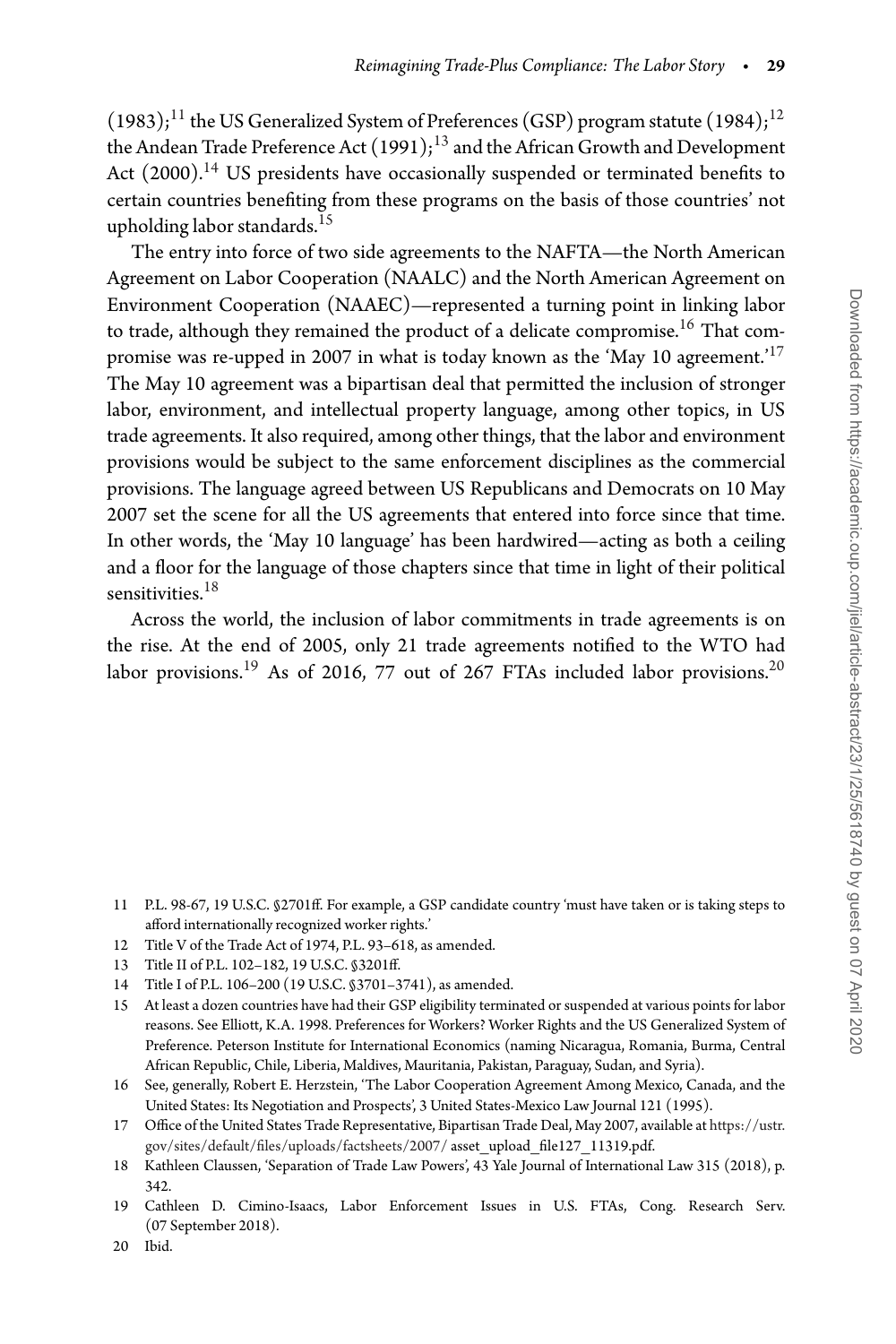The language used in these agreements largely tracks the language used by the USA in its FTA labor chapters.[21](#page-5-0) Given the outsized role of the US Congress in determining that language in light of the May 10 compromise, as other countries have adopted the US trade agreement language on labor, the US Congress has become, *de facto*, a primary drafter of the only transnationally enforceable labor law provisions in the world $^{22}$ 

Thus, despite a diverse geography of negotiations, there is considerable convergence in labor chapters as trading partners borrow text from models around the globe. Textual borrowing, however, has its downsides. Often, it comes without appropriate consideration or testing of effectiveness. These issues were only theoretical until 2018 when the Trump Administration sought to negotiate the USMCA in light of the outcome of the USA-Guatemala case. The next Section outlines the trade-plus compliance models that have developed and begins to illustrate the institutional dissonance that has emerged.

# **B. Mapping compliance models**

US trade agreements have created elaborate and diverse institutional mechanisms to ensure compliance with trade-plus issues in trade agreements. Before these issues were subject to traditional dispute settlement mechanisms, policymakers used other means of policing trading partners in these respects. Unsurprisingly, most of these mechanisms have been and are used by the USA to monitor its trading partners rather than the other way around, but hybrid tools permitting private submissions to government offices have led to some scrutiny of US practices, as well.

Although one could develop a taxonomy of institutional mechanisms on the basis of many different factors such as the type of penalty or level of engagement, I find it most useful here to examine models on the basis of who decides whether trading partners are acting consistently with their obligations.<sup>[23](#page-5-2)</sup> From this perspective, the USA has used four institutional models for compliance. The US government adopts the term 'monitoring and enforcement,' but its activities go far beyond monitoring and there is very little formal enforcement.

- <span id="page-5-0"></span>21 The European Union (EU), for example, has adopted the same language and now incorporates it into its own trade agreements. The same labor chapter language from the Trans-Pacific Partnership (TPP) Arrangement appears also in Article 15.10 of the Sustainable Development Chapter of the EU–Vietnam Free Trade Agreement. A still better example comes from the EU–Ukraine Association Agreement (a less traditional trade agreement) which entered into force in May 2014 and includes the same text for labor and environment. The same labor obligations in the TPP form part of the recently concluded Canada–EU Comprehensive Economic Trade Agreement. See CETA, Art. 23.4 et seq. Canada likewise has a number of labor side agreements and a labor chapter in its agreement with Korea. Government of Canada, Negotiating and Implementing International Labour Cooperation Agreements, available at [https://www.canada.ca/en/employment](https://www.canada.ca/en/employment-social-development/services/labour-relations/)[social-development/services/labour-relations/](https://www.canada.ca/en/employment-social-development/services/labour-relations/) international/agreements.html. One finds similar language also in certain Asian agreements, led by Korea. As explained further below, almost all of these include only promotional language without the option of sanction in case of noncompliance. A notable absence from the trend: Mercosur and Pacific Alliance do not include any labor references in their founding instruments.
- 22 Claussen, above n 18, p. 351.
- <span id="page-5-2"></span><span id="page-5-1"></span>23 Note that what I describe here are simply the US models currently or previously in force—not a survey of possible or future contemplated enforcement institutions. A comparative institutional analysis of enforcement mechanisms is the subject of other of my forthcoming work.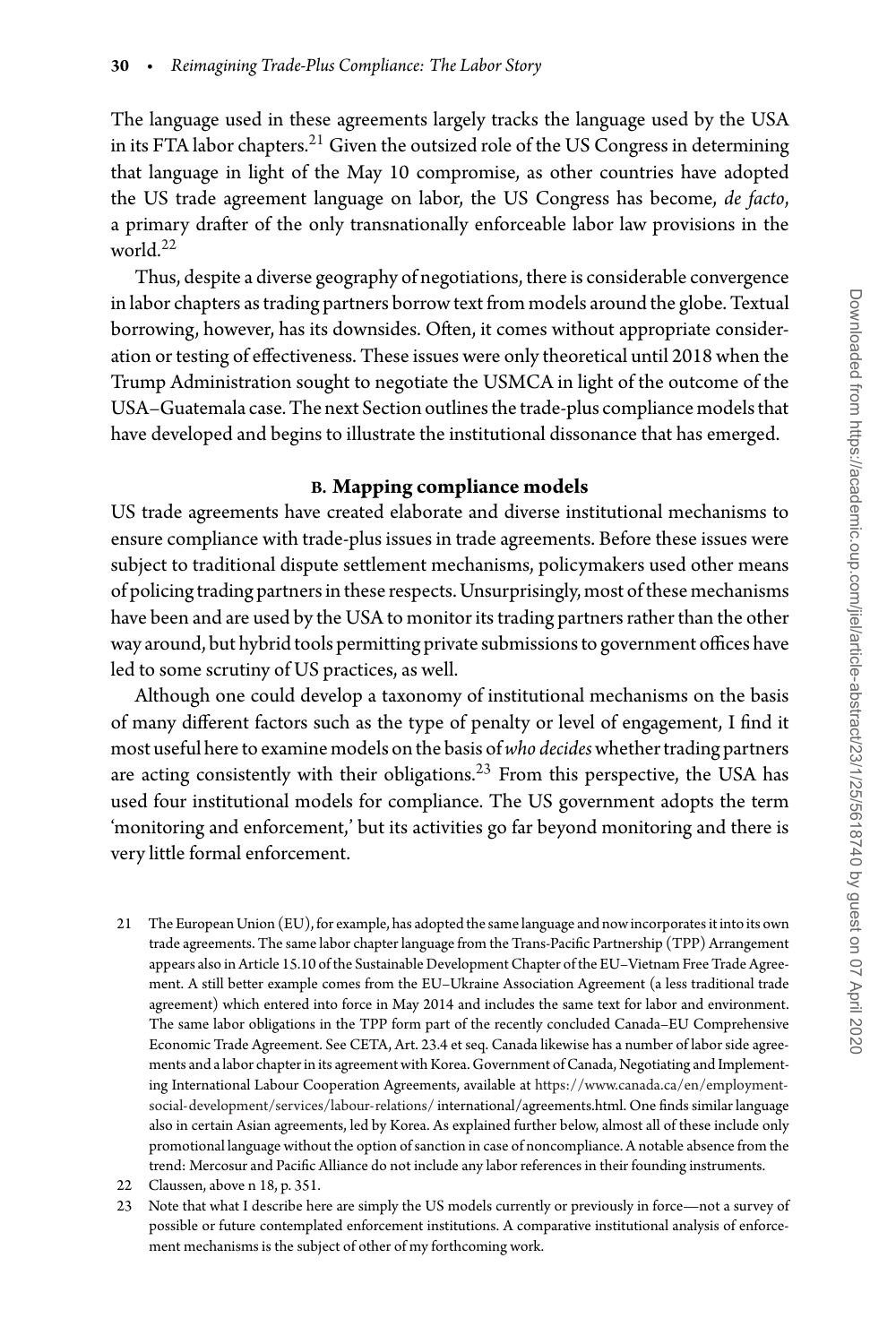First among the compliance models is what I call the 'gatekeeper' model—meaning that the US executive branch acts as the gatekeeper deciding to which trading partners it will allow access to certain incentives and from whom to withhold access. This model is demonstrated in the non-reciprocal preference programs maintained by the USA.<sup>[24](#page-6-0)</sup> As noted above, the US trade preference programs include conditions that permit the US Trade Representative (USTR) to give and take tariff concessions from applicable developing countries. The criteriato determine eligibility forthose programs, including the maintenance of internationally recognized labor standards, are articulated in statute, but the USTR otherwise has unfettered discretion in determining whether those criteria are met.

Other US statutes also permit the US executive to take trade-related action on the basis of trading partners' diminished commitment to labor standards. Section 301 of the Trade Act of 1974 as amended provides a basis for executive action against a US trading partner on certain conditions relating to labor.<sup>[25](#page-6-1)</sup> If the USTR concludes that a trading partner is engaged in an act, policy, or practice that 'constitutes a persistent pattern of conduct' that denies certain labor rights or that 'constitutes a persistent pattern of conduct by the government of a foreign country under which that government fails to effectively enforce commitments under agreements to which the foreign country and the United States are parties, including with respect to *...* labor,'[26](#page-6-2) it may recommend to the president that the president undertake action such as the imposition of tariffs on products from the partner in question. A Section 301 investigation may begin with the filing of a petition by an individual or group, or through executive self-initiation. Although civil society groups have filed petitions seeking investigations into labor practices of US trading partners, no US president has imposed sanctions on a US trading partner in response. $^{27}$  The Section 301 approach falls within the gatekeeper model, although in a more active way than the preference programs, in that it allows the US executive branch to determine whether particular countries get access to the US market with or without tariffs in relation to those countries' labor practices.

A second compliance model formerly used by the USA is the 'outsourced' model. Under this model, the USA left the determination of compliance with trade-plus commitments to a third party. This model is exemplified by the USA–Cambodia textile agreement negotiated in 1999 and modified in 2000 to include monitoring by the International Labor Organization (ILO), agreed by both governments as well as by employers and labor unions in Cambodia.<sup>28</sup> In contrast with the 'gatekeeping'

<span id="page-6-3"></span><span id="page-6-2"></span>27 The American Federation of Labor and Congress of Industrial Organizations (AFL-CIO) has used Section 301 at least three times in recent history to prompt an investigation into labor practices in China. See, e.g. Doug Palmer, *Labor Updating Petition on China Workers' Eights*, Reuters, 15 June 2010.

<span id="page-6-4"></span>28 For a full description of the arrangement, see the International Labor Organization, Handbook on Assessment of Labor Provisions in Trade and Investment Arrangements (2017).

<span id="page-6-0"></span><sup>24</sup> Other developed states also have preference programs that work similarly. Among them are Japan, the EU, and Canada. The EU GSP program over the years has permitted the withdrawal of trade preferences in case of 'systematic and serious violations' of the ILO fundamental conventions. See Vivian C. Jones, Generalized System of Preferences (GSP): Overview and Issues for Congress, Cong. Research Serv. (08 January 2019).

<sup>25 19</sup> U.S.C. § 1411.

<span id="page-6-1"></span><sup>26</sup> Ibid.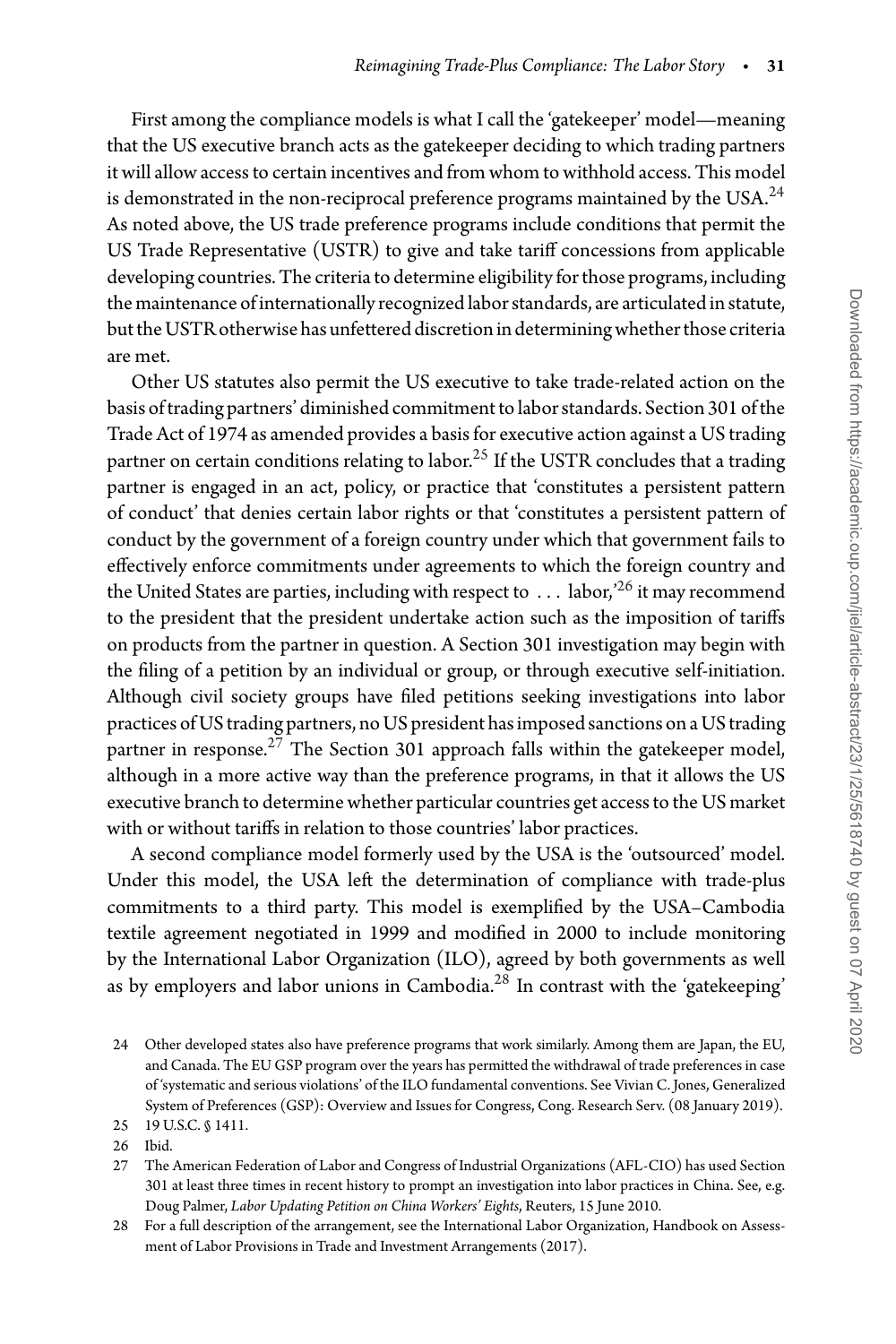model, the outsourcing of monitoring and reporting to the ILO provides an independent assessment on the party's compliance. Although still non-reciprocal, this agreement went farther than the preference programs in that it created also incentive rewards by linking an export quota bonus to the requirement of improving working conditions.<sup>29</sup>

Turning now to trade agreements currently in force, beginning in the 1990s, the NAALC sought to settle complaints regarding labor enforcement primarily via dialogue and consultations through specialized national administrative offices and at the ministerial level. I call this an 'institutional' model because it creates a number of elaborate institutions, including a partly independent secretariat, to enhance engagement on labor issues, even if it ultimately provides for adjudication. The NAALC creates roles for a consultative committee, national contact points, a Labor Council, a Council of Ministers, and advisory bodies, and it creates an opportunity for civil society to file communications regarding labor issues in the three NAALC parties.<sup>[30](#page-7-1)</sup> These institutions work in tandem to address labor issues primarily through protracted consultations between the labor ministries. $31$ 

The FTA between the USA and Jordan concluded in 2000 has served as the foundation for all the subsequent US trade agreements for trade-plus commitments. That agreement manifests an 'adjudicatory' model in which labor issues are subject to the same disciplines as other issues. Particularly since 10 May 2007, US trade agreements subject the labor and other trade-plus commitments to the same dispute settlement procedures and remedies, including potential recourse to trade sanctions, as apply to other FTA obligations. A wider trend toward adjudicatory models in trade agreements

- <span id="page-7-1"></span><span id="page-7-0"></span>30 Since the entry into force of the NAALC and subsequent agreements, the Department of Labor (DOL) has reviewed at least 13 communications (submissions from members of civil society) related to Mexico, one related to Guatemala, two related to Peru, one related to Bahrain, one related to Dominican Republic, one related to Honduras, and one related to Colombia. US trading partners also receive petitions under the same mechanisms. See U.S. DOL, Bureau of International Labor Affairs, Submissions Under the Labor Provisions of Free Trade Agreements, available at [https://www.dol.gov/agencies/ilab/our-work/trade/](https://www.dol.gov/agencies/ilab/our-work/trade/fta-submissions) [fta-submissions.](https://www.dol.gov/agencies/ilab/our-work/trade/fta-submissions) Notably, these numbers are imperfect because, due to a recent change in policy, the U.S. DOL no longer makes available on its website communications received by the public unless it accepts that communication for review. For example, the AFL-CIO submitted a communication on 25 January 2018, arguing that Mexico was acting in breach of its obligations in the NAALC. The submission sought to draw attention to these issues as the USMCA negotiations were ongoing. DOL did not accept the communication for review. The result of not posting these communications is not only that the public is unaware of the submission but also that the DOL's reasons for rejection are not publicly available unless made so by the submitted.
- <span id="page-7-2"></span>31 The Secretariat, plagued by political tension, ceased operations in 2010. The role of the DOL in this process is symptomatic of a more systemic issue in US trade lawmaking. US trade law is also the most fragmented areas of lawmaking in US law. US trade law is made by no fewer than 14 US governmental entities, even apart from the numerous additional executive sub-agencies, as well as at least two international entities to which the USA has delegated authority. See also U.S. Government Accountability Office, Report to Congressional Committees: Information on U.S. Agencies'Monitoring and Enforcement Resources for International Trade Agreements, April 2017.

<sup>29</sup> Ibid, Chp. 7.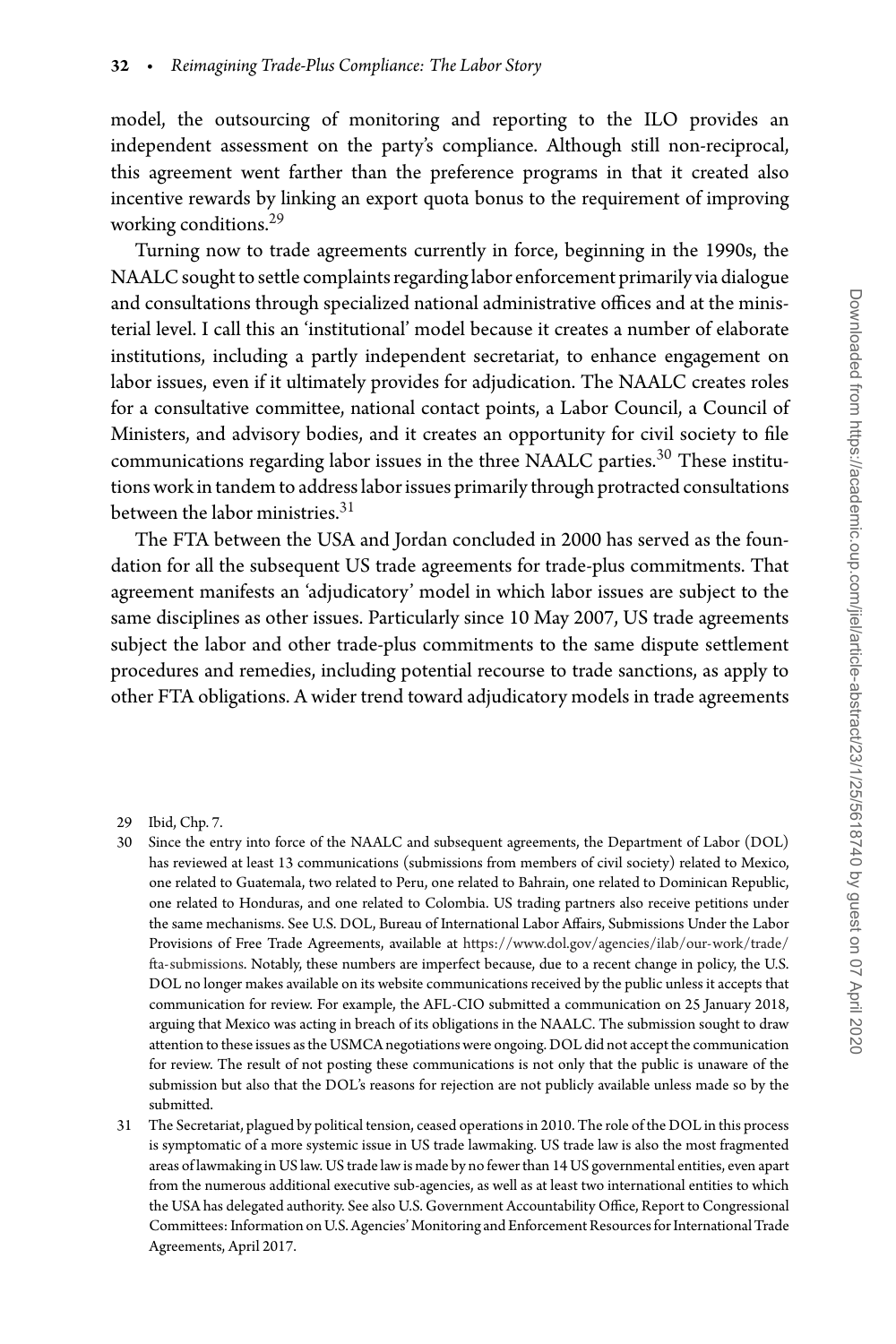beyond the USA may be underway, although the USA–Guatemala case could serve as a deterrent to any such nascent trend. $^{32}$ 

Although the current US model is adjudicatory on paper, USA is still very much in the business of *managing* the labor commitments of its trading partners through close cooperation, as well. There is near constant engagement with foreign partners by USTR and the US Department of Labor (DOL) on these matters, even if only one has reached the dispute settlement stage. Arguably, these management mechanisms have a greater impact on prompting reforms.<sup>[33](#page-8-1)</sup> For example, the USTR and DOL are often engaged in the development of action plans with FTA partners as a means of insisting partners improve their own labor enforcement and build capacity in concrete ways.<sup>34</sup> Spending numbers reflect that commitment: in fiscal year 2016, US agencies oversaw distribution of \$256 million in funding for trade capacity-building projects intended to help partner countries meet their obligations as parties to FTAs. About 80% of project funding was related to helping partner countries comply with labor or environmental commitments.<sup>35</sup> Forty-one (51%) and 32 (40%) of the 80 trade capacity-building projects were related to labor or the environment, respectively.<sup>36</sup>

#### **II. EXPERIMENTAL ENFORCEMENT: THE USA–GUATEMALA CASE**

The USA–Guatemala case was a test case in many ways. It was the first case under a US FTA since the NAFTA cases of the 1990s.<sup>[37](#page-8-5)</sup> It was also the first case brought under a labor provision of an FTA anywhere in the world. Perhaps most important, it was the first case to test language that the several US legislators adopted in a political compromise more than a decade before and which appears in all but two current US trade agreements.<sup>[38](#page-8-6)</sup> By significantly limiting the scope of the delicate 'manner affecting trade' language, the panel called into question the place of labor commitments in trade law. Because this same language appears in other trade agreements beyond the USA and

- <span id="page-8-0"></span>32 The EU recently initiated consultations with Korea about its labor practices. European Commission Directorate-General for Trade, *EU Steps Up Engagement with Republic of Korea over Labour Commitments under the Trade Agreement*, Press Release, 17 December 2018. An important distinction between the EU and US treatments, however, is that the EU typically treats issues of labor as related to sustainable development or human rights, whereas the USA treats it as matter of competitive advantage as is clear in US negotiating objectives for some time. This makes the EU gatekeeping institutions more promotional whereas the US institutions are more conditional.
- <span id="page-8-1"></span>33 Hannah Monicken, *Ways and Means Dems Question Whether USMCA Will Lead to Mexican Labor Reform*, Inside U.S. Trade, 11 April 2019 (noting that Democrats in Congress sought 'meaningful change' in Mexican labor practices through the entry into force of the USMCA).
- <span id="page-8-2"></span>34 The DOL and USTR detail these commitments on their respective websites. There are or have been action or enforcement plans with Bahrain, Colombia, Honduras, and Peru. For a useful summary and appraisal, see Vogt, above n 8.

<span id="page-8-5"></span><span id="page-8-4"></span>37 For a description of those cases, see David Gantz, Addressing Dispute Resolution Institutions in a NAFTA Renegotiation, White Paper, April 2018, available at [https://www.bakerinstitute.org/media/files/files/](https://www.bakerinstitute.org/media/files/files/fa4d9adf/mex-pub-nafta-040218-1.pdf) [fa4d9adf/mex-pub-nafta-040218-1.pdf,](https://www.bakerinstitute.org/media/files/files/fa4d9adf/mex-pub-nafta-040218-1.pdf) p. 17.

<sup>35</sup> U.S. Government Accountability Office, above n 43, p. 15.

<span id="page-8-3"></span><sup>36</sup> Ibid.

<span id="page-8-6"></span><sup>38</sup> Those are the Israel–US Free Trade Agreement and the NAFTA.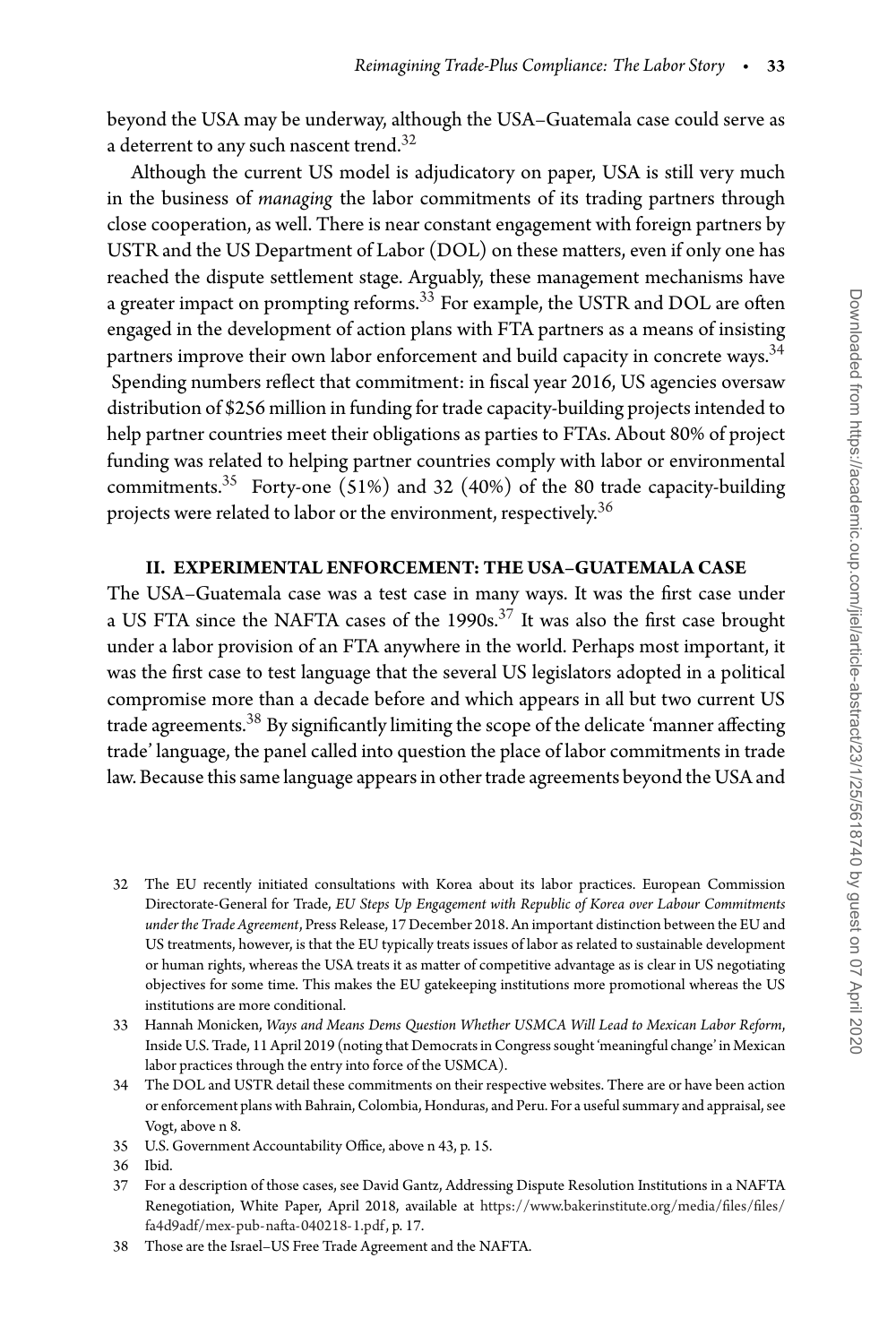Guatemala,[39](#page-9-0) the USA–Guatemala panel effectively cast doubt on the enforceability of labor provisions in several trade agreements around the world.

Turning now to the adjudicatory model in action, the next Section summarizes the proceedings of the long-winding USA–Guatemala case and the panel's final report.<sup>40</sup>

# **A. Overview of the case**

The facts under evaluation in the USA–Guatemala case date to a 2008 communication to the US DOL.<sup>41</sup> The American Federation of Labor and Congress of Industrial Organizations (AFL-CIO) and six Guatemalan labor organizations submitted a communication in accordance with Chapter 16 of the CAFTA-DR. The communication alleged that in five separate cases Guatemala failed to effectively enforce its domestic labor laws with regard to freedom of association, the right to organize and bargain collectively, and acceptable conditions of work. $42$  The allegations related to freedom of association and the right to collective bargaining included impunity for threats and violence against trade union leaders and members, creating a climate in which trade union rights cannot be freely exercised; unlawful dismissals of union leaders and a subsequent failure to reinstate workers in violation of court orders as well as other forms of anti-union retaliation; failure to protect workers' associational and other rights in cases where ownership interests have changed in an enterprise; and failure to enforce provisions of Guatemalan labor law requiring employers to negotiate in good faith with recognized unions.<sup>43</sup>

DOL concluded in a report issued in the last days of the Bush Administration on 16 January 2009 that Guatemala had demonstrated a willingness to work together with the US government on addressing the issues discussed in the public communication.<sup>[44](#page-9-5)</sup> On that basis, DOL did not recommend moving to enforcement proceedings.

The newly arrived Obama Administration faced renewed pressure from labor stakeholders to press forward to enforcement proceedings despite DOL's earlier recommen-dation.<sup>[45](#page-9-6)</sup> A panel was constituted on 30 November 2012 and subsequently suspended

- <span id="page-9-1"></span>40 One scholar has done a thorough review of the case, although he reaches different conclusions about the efficacy of the process. Phillip Paiement, 'Leveraging Trade Agreements for Labor Law Enforcement: Drawing Lessons from the US-Guatemala CAFTA Dispute', 21 Georgetown Journal International Law 675 (2018).
- <span id="page-9-2"></span>41 American Federation of Labor and Congress of Industrial Organizations (AFL-CIO), et al., *Public Submission to the Office of Trade and Labor Affairs (OTLA) Under Chapters 26 (Labor) and 20 (Dispute Settlement) of the Dominican Republic—Central America Free Trade Agreement (DR-CAFTA) Concerning the Failure of the Government of Guatemala to Effectively Enforce Its Labor Laws and Comply with Its Commitments Under the ILO Declaration on Fundamental Principles and Rights At Work*, 23 April 2008.

- <span id="page-9-4"></span><span id="page-9-3"></span>43 U.S. Department of Labor, Public Report of Review of Office of Trade and Labor Affairs U.S. Submission 2008-01 (Guatemala), 16 January 2009, p. i.
- 44 Ibid.
- <span id="page-9-6"></span><span id="page-9-5"></span>45 Letter of Ron Kirk and Hilda L. Solis (U.S. Trade Representative and U.S. Secretary of Labor) to Erick Haroldo Coyoy Echeverria & Edgar Alfredo Rodriguez (Guatemalan Ministers of Economy and Labor and Social Protection), 30 July 2010, available at [https://www.dol.gov/ilab/reports/pdf/20100730-Letter.pdf.](https://www.dol.gov/ilab/reports/pdf/20100730-Letter.pdf)

<span id="page-9-0"></span><sup>39</sup> It also appears in other chapters such as the environment and anti-corruption chapters of US trade agreements.

<sup>42</sup> Ibid.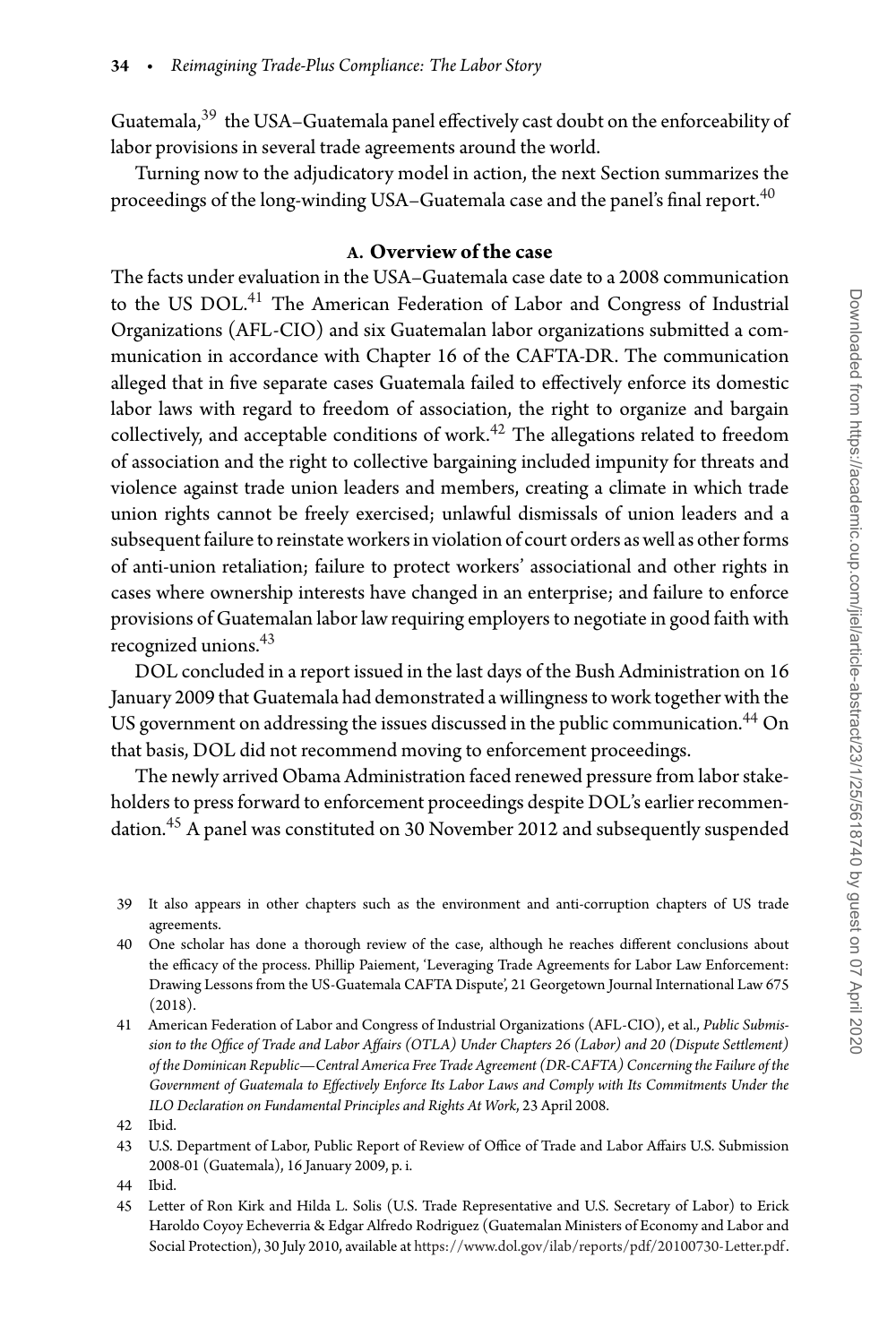while the disputing parties sought to negotiate an agreed outcome.<sup>46</sup> In April 2013, the USA and Guatemala agreed on a labor enforcement plan according to which Guatemala would implement labor law enforcement efforts along 18 different measures such as strengthening labor inspections, improving the monitoring and enforcement of labor court orders, and establishing mechanisms to ensure that workers are paid what they are owed when factories close.<sup>[47](#page-10-1)</sup> After 15 months of engagement on the plan, the USA concluded that Guatemala had not taken steps sufficient to constitute compliance with US expectations and announced that it would reactivate the suspended panel.<sup>[48](#page-10-2)</sup>

In accordance with the dispute settlement rules of the CAFTA-DR, the parties subsequently provided the panel with written submissions including more than 300 exhibits. Much of the US evidence in the case took the form of worker statements from which identifying information had been redacted for the safety of the workers.<sup>[49](#page-10-3)</sup> Despite Guatemala's objections, the panel admitted this evidence.<sup>50</sup> Non-governmental entities also applied to participate in the case; some of those were invited to submit comments where the panel found that they met the CAFTA-DR criteria for amicus participation.<sup>[51](#page-10-5)</sup>

In its final report issued on 14 June 2017, the panel found that, on the basis of many of the worker statements together with other elements of the documentary record, Guatemala had failed to effectively enforce its labor laws as required by Article  $16.2.1(a)$ of the CAFTA-DR.<sup>[52](#page-10-6)</sup> However, the panel went on to find that Guatemala's failure was not 'through a sustained or recurring course of action or inaction' 'in a manner affecting trade' as the CAFTA-DR also required.<sup>53</sup>

The panel reached its decision for both procedural and legal interpretation reasons. First, with respect to procedure, the panel highlighted the 'difficulty' of the task before it, given the absence of rules to provide for the handling of evidence, the appearance of witnesses, and the testing of evidence through examination.<sup>54</sup> In the absence of those additional tools, the panel decided to attribute little to no weight to several of the redacted worker statements, concluding that they were not credible because they did not have sufficient 'indicia of reliability' that the panel developed.<sup>[55](#page-10-9)</sup> Thus, although the panel admitted the statements, in some cases, that meant that the panel did not attribute any weight to certain of them because they were not accompanied by corroborating evidence<sup>56</sup> or had insufficient detail<sup>57</sup> or lacked precision.<sup>58</sup>

- <span id="page-10-3"></span>50 Ibid, para 22.
- <span id="page-10-4"></span>51 Ibid, para 26.
- <span id="page-10-5"></span>52 Ibid, para 594.
- <span id="page-10-6"></span>53 Ibid.
- <span id="page-10-7"></span>54 Ibid, para 232. 55 Ibid, para 246.
- <span id="page-10-9"></span><span id="page-10-8"></span>
- 56 Ibid, para 304.
- <span id="page-10-10"></span>57 Ibid, para 535.
- <span id="page-10-12"></span><span id="page-10-11"></span>58 Ibid, para 551.

<span id="page-10-0"></span><sup>46</sup> Final Panel Report, *In the Matter of Guatemala—Issues Relating to the Obligations Under Article 16.2.1(a) of the CAFTA-DR* (14 June 2017), para 3 [hereinafter Final Panel Report].

<span id="page-10-1"></span><sup>47</sup> Laura Buffo, *United States and Guatemala Sign Groundbreaking Agreement on Labor Rights Enforcement Plan*, Tradewinds: The Official Blog of the United States Trade Representative (April 2013).

<sup>48</sup> Final Panel Report, para 10.

<span id="page-10-2"></span><sup>49</sup> Ibid, para 231.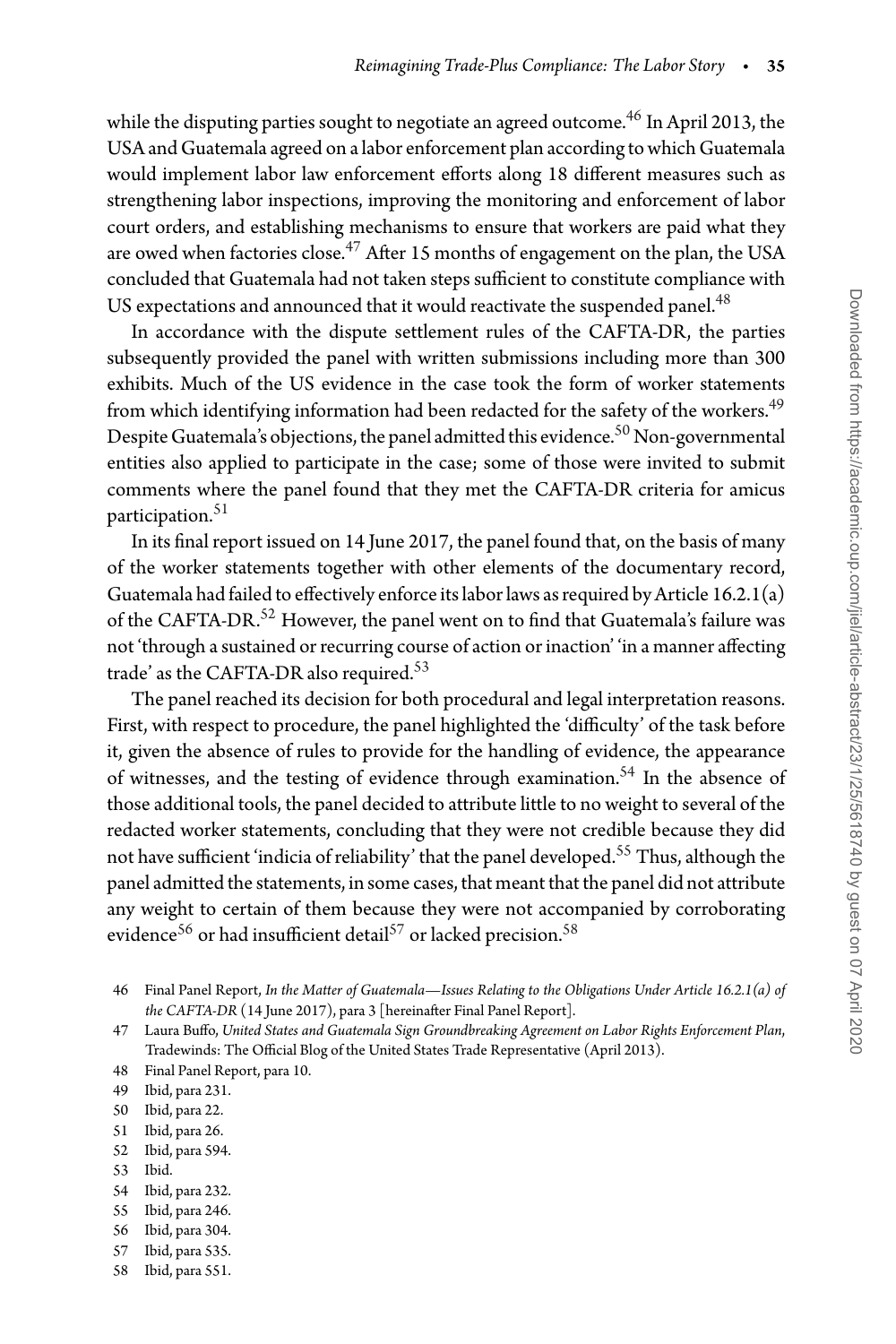Second, with respect to substance, the core interpretive issue was the meaning of the phrase 'affecting trade['59—](#page-11-0)language that is memorialized in US congressional negotiating objectives and which appears in other chapters. The panel concluded that 'affecting trade' means that an act 'confers some competitive advantage on an employer or employers engaged in trade between the Parties.<sup>'[60](#page-11-1)</sup> The panel developed three criteria for making that determination: '(1) whether the enterprise or enterprises in question export to CAFTA-DR Parties in competitive markets or compete with imports from CAFTA-DR Parties; (2) identifying the effects of a failure to enforce; and (3) whether these effects are sufficient to confer some competitive advantage on such an enterprise or such enterprises.<sup>'[61](#page-11-2)</sup> Applying these standards to the facts, the panel decided that the USA had not shown that Guatemala's failure to effectively enforce its labor laws occurred in a manner affecting trade as required to demonstrate a breach of the CAFTA-DR. In particular, the panel found that the USA did not demonstrate that any of the companies in question were afforded a competitive advantage. $62$ 

# **B. Reactions to and implications of the panel report**

The day of the final report's release was viewed by many as the day the May 10 political compromise broke. The delicate language agreed by Democrats and Republicans suddenly seemed unsustainable in the face of a panel dismissing its key tenets. The panel's interpretation of 'manner affecting trade' reopened this highly sensitive debate in the US Congress about exactly how to manage best labor in FTAs. The US government and civil society widely denounced the panel's analysis. USTR was critical of the panel's findings, saying that the panel 'incorrectly concluded' that Guatemala's failure to enforce its labor laws was not 'in a manner affecting trade.['63](#page-11-4) Members of Congress from both parties likewise disapproved.<sup>64</sup> Some commentators attributed the outcome to the makeup of the panel, arguing that the panel was made up of only trade experts and not labor experts.<sup>65</sup> These commentators take the position that if only the panel had properly understood *labor* issues, the result would have been different. The critique goes too far, but it underlines the central dilemma as identified by this Article: litigating the intersection of trade-plus issues and traditional concepts of trade before an adjudicatory panel may not be the best model for ensuring trading partners

- 59 Ibid, para 164.
- <span id="page-11-0"></span>60 Ibid, para 190.
- <span id="page-11-1"></span>61 Ibid, para 196.
- <span id="page-11-3"></span><span id="page-11-2"></span>62 It is not the purpose of this Article to evaluate the strength of the panel's conclusions or the contrasting US argument. The disparity between the two positions primarily turns on whether 'manner affecting trade' requires a showing of 'competitive advantage' and how that could be shown, or whether it means something like 'trade-related' as was used in the NAALC. As there appears to be no legislative or negotiating history available fromthe original four-month negotiation ofthat language in 2000 inthe context ofthe USA–Jordan FTA, both parties and the panel had to rely on customary tools of treaty interpretation. For the USA, the new language in the USMCA discussed further below suggests that it intends for a 'trade-related' concept to apply to 'manner affecting trade' interpretations in the future, although it has not gone so far as to conclude clarifying letters with its current trade-agreement partners.
- 63 *USTR faults panel ruling that Guatemala labor violations did not affect trade*, Inside U.S. Trade (29 June 2017).
- <span id="page-11-4"></span>64 Ibid.
- <span id="page-11-6"></span><span id="page-11-5"></span>65 Lance Compa, Jeffrey Vogt, and Eric Gottwald, Wrong Turn for Workers' Rights: The U.S. Guatemala CAFTA Labor Arbitration Ruling—and What To Do About It (March 2018).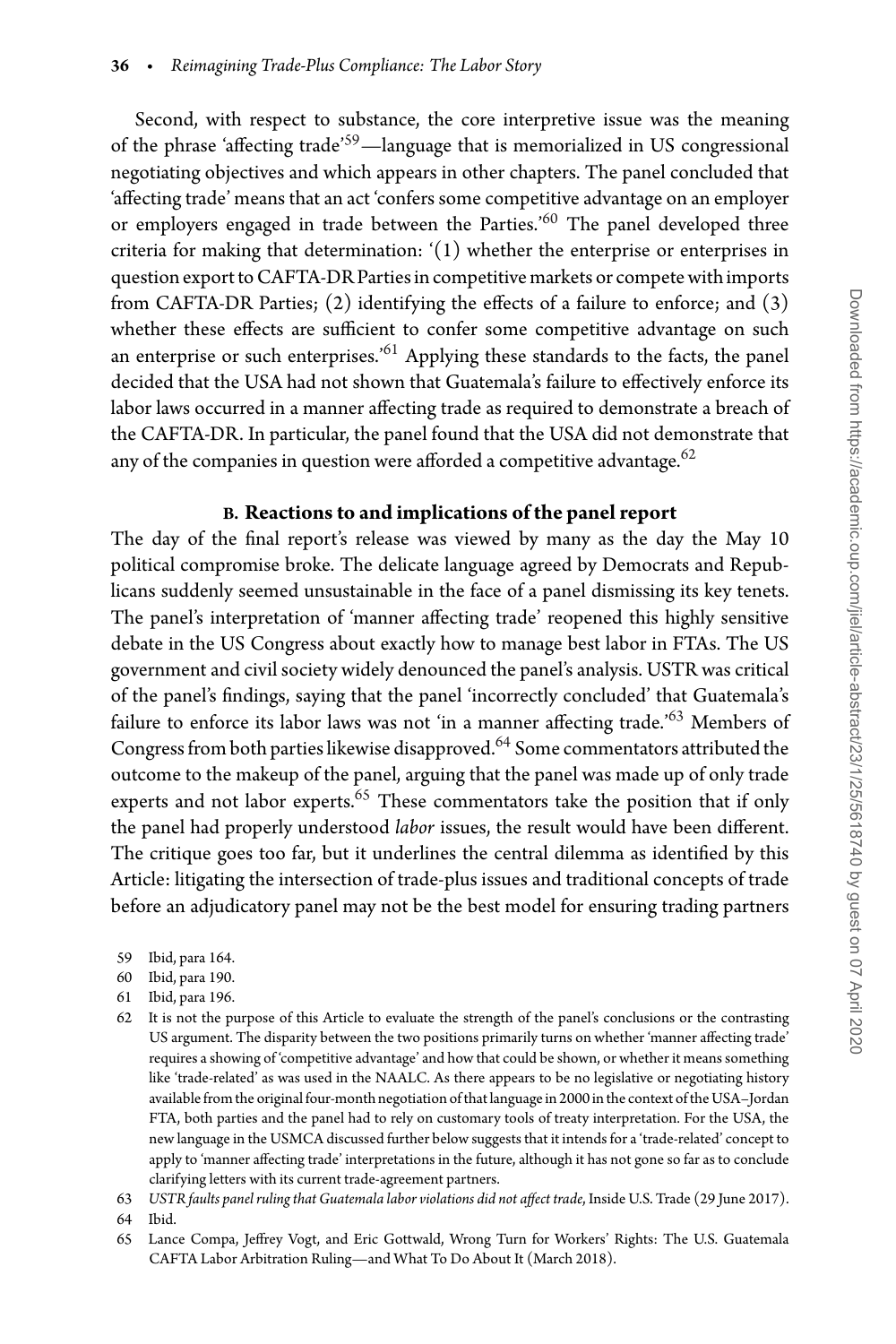are meeting trade-plus standards. The USA–Guatemala dispute outcome has prompted a reconsideration of certain aspects oftrade-plus commitments intrade agreements, but that reconsideration has not gone far enough.

Assessing trade-plus commitments after the USA–Guatemala case requires a review of both their goals and their means of compliance. Since the early 1990s, the haphazard introduction into trade agreements of substantive labor commitments reflected a cacophony of rationales and basic principles.<sup>[66](#page-12-0)</sup> Different theories buttressed the idea that trade and labor should be linked: protectionism, work protection, fairness, development, human rights, the absence of any other labor enforcement mechanism, and others.  $67$  Scholars likewise continue to speculate as to the sources of the trade-labor narrative.[68](#page-12-2) On both sides of the US political aisle, there remains some divergence of view,<sup>69</sup> but it is not clear over what lawmakers necessarily disagree.

It is still more difficult to measure the 'success' of trade-plus provisions such as these labor provisions in international economic agreements. The absence of a case ever being brought could be a sign of success—raising standards and deterring governments from falling below those standards. By a different measure, they are regularly used and invoked. Cooperative activities thrive, and by most accounts, there is at least some improved capacity-building among labor authorities across the world.<sup>[70](#page-12-4)</sup> To the extent labor chapters have served as mechanisms to encourage reform in certain countries, the answer is also mixed. The threat of litigation or the lead-up to the Trans-Pacific Partnership (TPP) Agreement led to significant changes in certain countries under pressure from the USA.<sup>71</sup> And as noted, both the chapters and the side agreements serve as avenues for the public to seek action through their communications to the relevant governments.

- <span id="page-12-0"></span>66 As Steve Charnovitz puts it, there have been many attempts to 'reinvent the wheel'. Steve Charnovitz, 'The Influence of International Labour Standards on the World Trading Regime—A Historical Overview', 126 International Labour Review 565 (1987), at 580. See also Steve Charnovitz, *The Labor Dimension of the Emerging Free Trade Area of the Americas*, in Philip Alston, ed., Labour Rights as Human Rights (Oxford, 2005) (discussing how there is no consensus about the value of labor in trade agreements).
- <span id="page-12-1"></span>67 For a thorough discussion of these values, see Kevin Kolben, 'A New Model for Trade & Labor? The Trans-Pacific Partnership's Labor Chapter and Beyond?', 49 New York University Journal of International Law and Politics 1063 (2017). As one lawmaker said: 'there has to be some relationship of practices to trade because it's a trade agreement.' *Q&A Levin*, above n 1.
- <span id="page-12-2"></span>68 See, e.g. Chantal Thomas, 'Trade and Development in an Era of Multipolarity and Reterritorialization', 44 Yale Journal of International Law Online 77 (2019); Billy Melo Araujo, 'Labour Provisions in EU and US Mega-regional Trade Agreements: Rhetoric and Reality', 67 International and Comparative Law Quarterly 233 (2018); Dani Rodrik, 'Can Trade Agreements Be a Friend to Labor?', Project Syndicate, 14 September 2018; Vinod K. Aggarwal, 'U.S. Free Trade Agreements and Linkages', 18 International Negotiation 89 (2013), at 91 (asking whether the linkage of trade-plus issues to trade agreements is tactical or substantive).
- <span id="page-12-3"></span>69 Compare comments and questions from members of Congress at a 2019 hearing on labor enforcement. See Committee on Ways and Means, Trade Subcommittee, Hearing of 22 May 2019, available at [https://www.](https://www.youtube.com/watch?) [youtube.com/watch?](https://www.youtube.com/watch?) v=7jHFddZ0MKM.
- 70 See, e.g. U.S. GAO, above n 43; ILO Handbook, above n 40.
- <span id="page-12-5"></span><span id="page-12-4"></span>71 This was true both in the case of the consistency plans with certain Asian countries as well as with respect to Mexico until the US withdrawal. The same phenomenon can be seen in the engagement with Mexico under the USMCA negotiations. For an elaboration of this point, see, e.g. Alvaro Santos, The Lessons of TPP and the Future of Labor Chapters in Trade Agreements, IILJ Working Paper 2018/3, MegaReg Series (2018).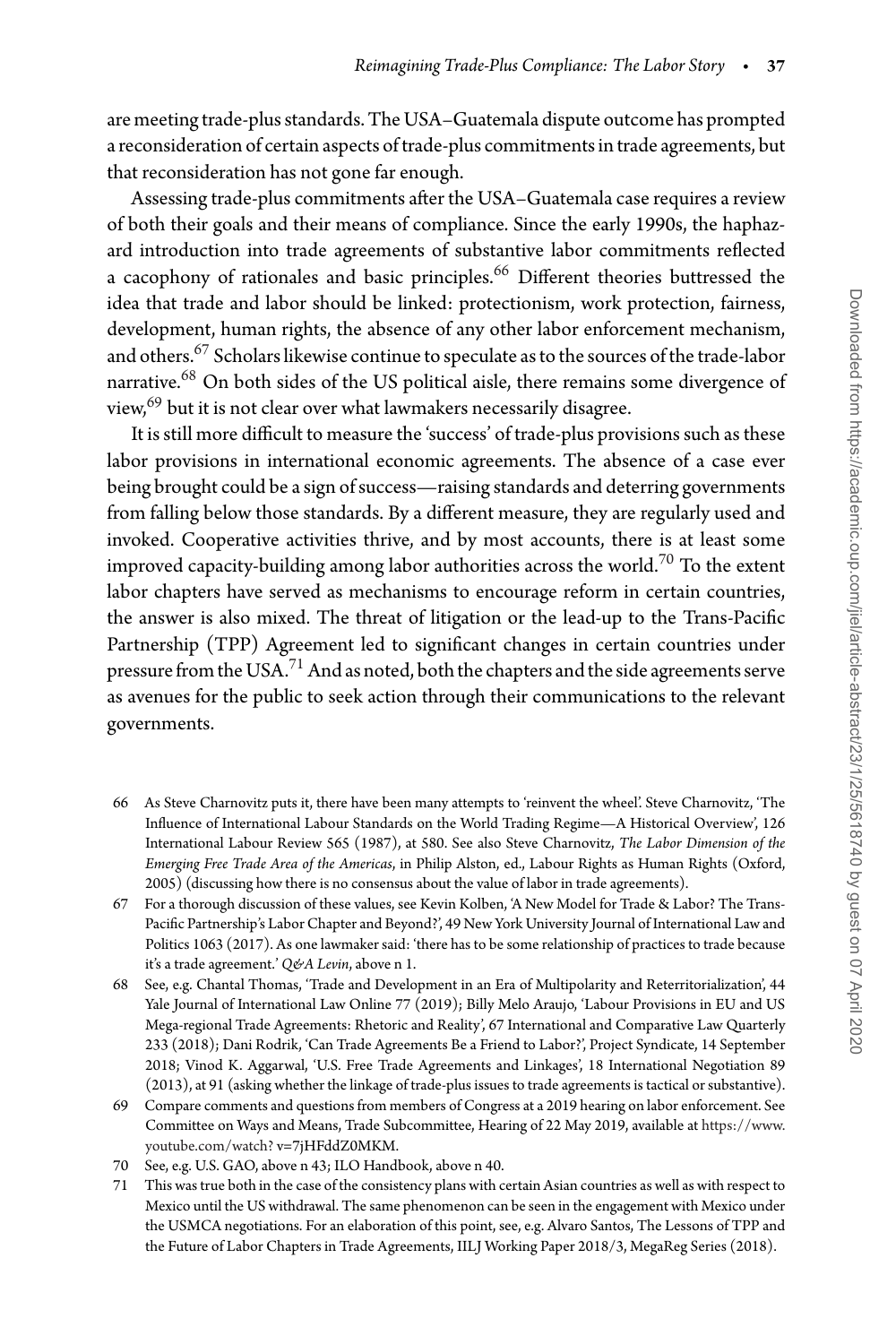More important here than whether trade-plus chapters like labor chapters are succeeding is whether the frame in which they operate is *appropriate* for guaranteeing compliance. It would not serve policymakers' ends if the ability to monitor and enforce certain trade-plus obligations is compromised from the outset for structural reasons.<sup>[72](#page-13-0)</sup>

The record in the USA–Guatemala case reveals that, in addition to the conceptual difficulty surrounding the meaning of 'manner affecting trade,' the application of traditional trade enforcement mechanisms with a high standard of proof and limited evidentiary disciplines may have complicated the presentation of the US case. In other words, there are also procedural or evidentiary elements that make labor commitments more challenging to illustrate than traditional trade areas such as tariffs or subsidies. For one, unlike traditional trade actions involving a challenge to a measure or policy that has an impact on US business, labor cases typically involve the demonstration of an omission with at best an indirect or unidentifiable harm to any US constituent. Although the US government relies in part on civil society as much as it does on business for gathering this information, assembling evidence of an omission through often disadvantaged workers in other states is not insignificant. Not only do these barriers lower incentives to pursue such cases, but they demand preparation for a unique adversarial exercise. While other types of unwritten measures may give rise to trade agreement breaches in traditional trade areas, they are rarely adjudicated. Even then, in those instances, companies can often substantiate the measure through communications and testimony.[73](#page-13-1) By comparison, workers may be fearful to have their identities revealed as was the case according to the USA or they themselves may lack sufficient documentation.<sup>74</sup> Further, it may not be possible for US government officials to collect information in the country due to physical or legal barriers.

Apart from increased evidentiary barriers to showing government failure, substantiating a trade effect from that failure is likewise more difficult for labor (and likely for other trade-plus commitments) than substantiating trade effect in traditional trade areas. These difficulties again relate back to the nature of the government (in)action. For example, the USA or other governments may not have access to data that would demonstrate that a company received a competitive advantage in a labor case owing to (1) the absence of any traditional market indicators such as the complex econometric data that would be tracked as a matter of course and available in other sorts of cases, or (2) the difficulty of identifying the elements of the breach with precision such as a start date for the government inaction, or  $(3)$  again, the lack of access to workers with

<span id="page-13-0"></span><sup>72</sup> A natural counterargument to this statement is that perhaps the current structure, however compromised from advocates' perspective, is exactly as intended. But recent statements from both political parties belie that position.

<span id="page-13-1"></span><sup>73</sup> See, e.g. Panel Report, *Argentina—Measures Affecting the Importation of Goods*, WT/DS438/R, WT/DS444/R, WT/DS445/R (adopted 22 August 2014).

<span id="page-13-2"></span><sup>74</sup> While the panel and Guatemala appeared willing to treat worker identities in confidence and indeed the CAFTA-DR provides for it, USA indicated that the workers were fearful of the government learning their identities even if that information was restricted to a handful of government officials. Final Panel Report, para 239.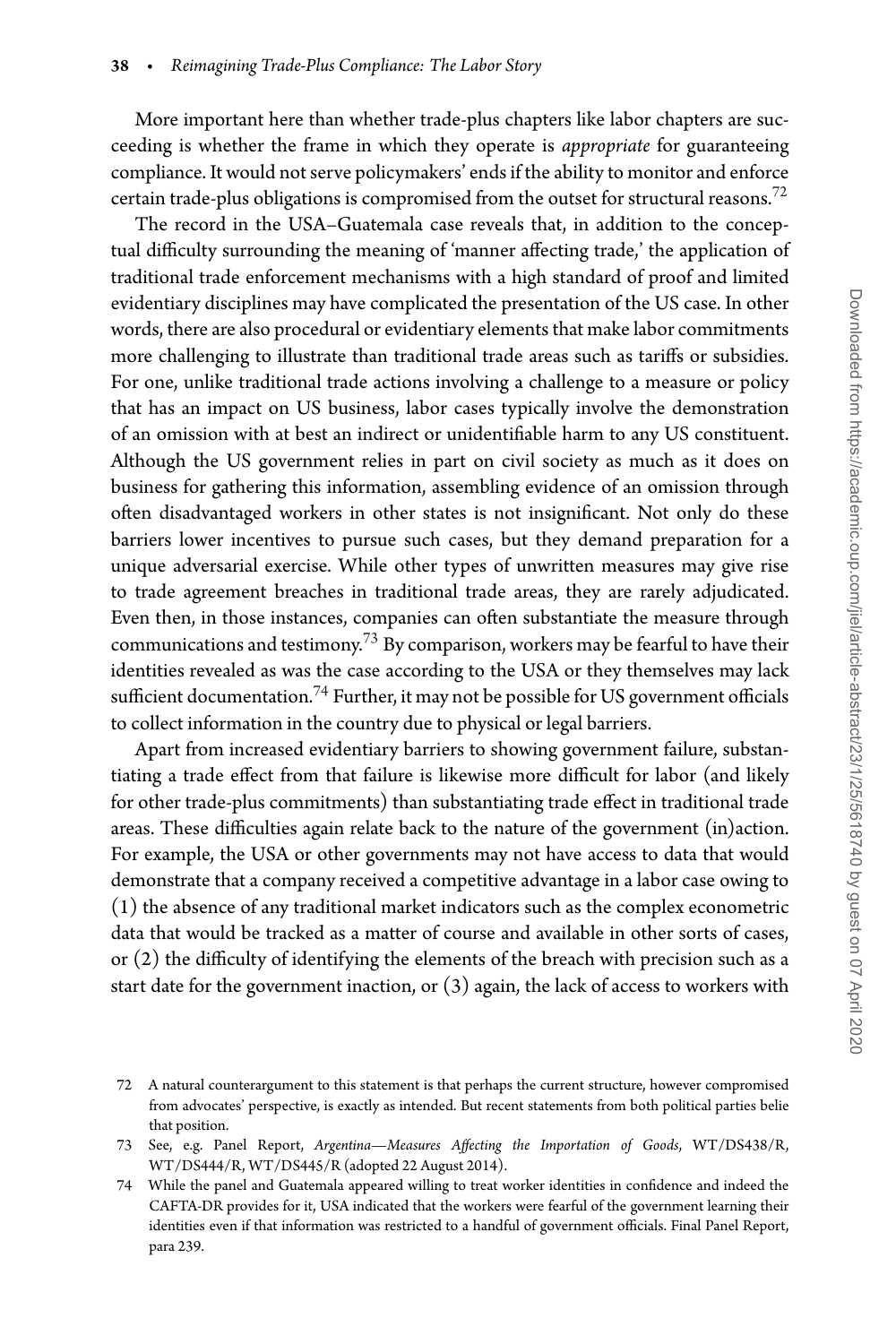relevant information.<sup>[75](#page-14-0)</sup> In the absence of an ability to subpoena data from companies, substantiating a competitive advantage to a single foreign company on the basis of a set of highly discrete government omissions is practically impossible.<sup>76</sup>

To be sure, just because building a case is exceedingly challenging does not meanthat lawmakers did not intend to set the bar that high. For those policymakers concerned with obvious government failures in major violations of workers' rights that have a substantial impact on trade, the compliance model and the substantive content may be sufficient in their present forms. Likewise, for policymakers with an interest in enforcing workers' rights without regard to trade impact, but in using trade agreements as the vehicle for so doing, then the model may work and merely the substantive content be changed. The point here is not to advocate striking or embracing the adjudicatory model outright but to call attention to the possibility that simply clarifying the substantive standard may not resolve advocates' concerns. Rather than one side seeing the standard and the model as all bad and the other seeing increased stringency in both as all good, there may be a middle ground on both standard and on model that has yet to be uncovered.

#### **III. NAFTA 2.0 AND REIMAGINING**

This Part takes up the proposed USMCA. While policymakers sought to address the conceptual misstep in the USA–Guatemala panel report in the USMCA, they have neglected to address the other institutional challenges that make dispute settlement mechanisms a poor fit.

#### **A. Conceptual clarity**

In the period since the publication of the panel's final report in the USA–Guatemala case, discussions have focused on what to do about the 'manner affecting trade' language which commentators felt the panel got wrong in interpretation. With this in mind as the problem, the USA faced at least three different plausible responses: first, negotiators could have wished to insert a footnote clarifying the intended meaning of the language as the USA has done in past agreements. Especially considering 'manner affecting trade' is May 10 language that now appears in the Trade Promotion Authority legislation guiding all trade agreement negotiations as decided by the US Congress,  $77$ 

- <span id="page-14-0"></span>75 In fact, economists have for many years disputed the premise for any trade effects. These scholars have concluded that, contrary to what is generally believed, low labor standards may diminish competitive advantage or create a competitive *dis*advantage, among other counterintuitive findings. This literature is surveyed in Samira Salem & Faina Rozental, 'Labor Standards and Trade: A Review of Recent Empirical Evidence', 2012 Journal of International Commerce & Economics 63.
- <span id="page-14-1"></span>76 The USA–Guatemala panel notes this in paragraphs 176–178 of its final report but suggests that facts from an individual employer may not be required. '[C]ompetitive advantage may be inferred on the basis of likely consequences.' Final Panel Report, para 194. The panel later makes such an inference in one instance where all the members of the union leadership at a particular company were dismissed. Ibid, para 483. In other instances, however, the panel seeks evidence that the costs of certain employers were sufficiently reduced to be considered a competitive advantage. Ibid, para 454.

<span id="page-14-2"></span><sup>77</sup> See Claussen, above n 18 and sources cited therein.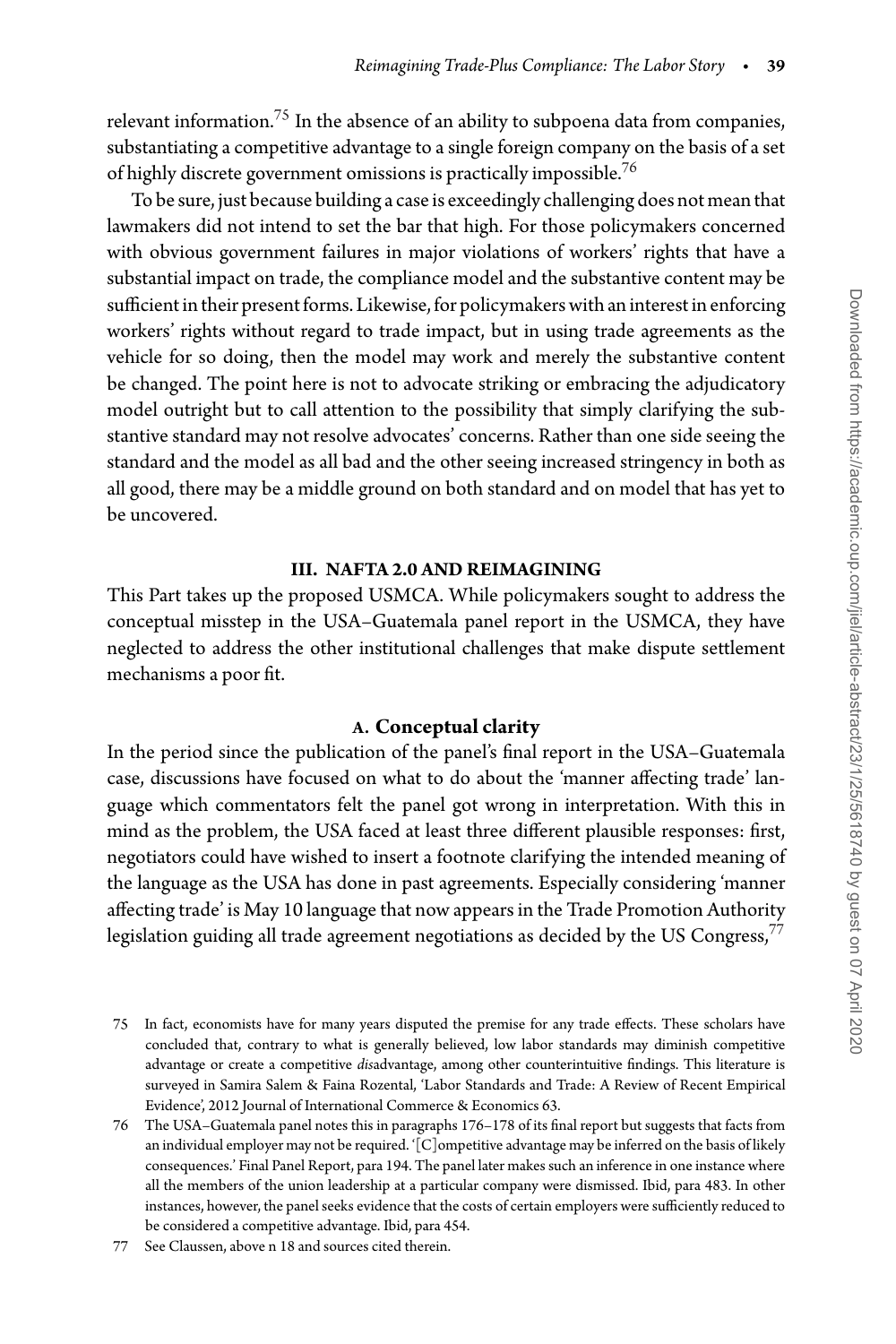this approach was to be expected, even if belatedly.<sup>78</sup> Second, one could imagine an attempt at renegotiating the language in question, although as noted above the politics surrounding the phrase, the product of the 10 May 2007 compromise, make that difficult. Third, and perhaps most easily, the USA could maintain the 'manner affecting trade' language and simply defend its prior positions as to its meaning.<sup>[79](#page-15-1)</sup> After all, there is no concept of precedent under FTAs. However, this approach would risk that a future panel would again reject the US position and further entrench the interpretation of the phrase that the USA seeks to avoid.

With respect to the USMCA negotiations, as in the past, the USA maintained tight control over the language. The Trump Administration first tabled the TPP labor text in the USMCA negotiations in October 2017.<sup>80</sup> (Notably, in that same round, the USA also tabled text on a dispute settlement chapter that would allow countries to disregard panel decisions. $81$ ) In March 2018, USTR shared new labor language with cleared advisers and members of Congress. It was reported that the sense among those reviewing the text was that it 'needed more refinement.'<sup>[82](#page-15-4)</sup> In April 2018, the negotiating parties considered new text modified from what was tabled in October (the TPP language) by adding footnotes to clarify contentious parts of the May 10 deal. The resulting labor text as signed in November 2018 closely tracks the TPP with a small handful of notable exceptions.<sup>83</sup>

Unsurprisingly, the proposed USMCA approach to correcting the errant panel from the *Guatemala* case is to add a 'for greater certainty' footnote each time the critical phrase appears:

9 For greater certainty, a 'course of action or inaction' is 'in a manner affecting trade or investment between the Parties' where the course involves: (1) a person or industry that produces goods or provides services traded between the Parties or has investment in the territory of the Party that has failed to comply with this obligation; or (2) a person or

- <span id="page-15-0"></span>78 It was clear that the concept was vague from the beginning, but repeatedly used. As early as 2002, Senator Charles Grassley, then chairman of the Senate Finance Committee, commented: '[N]o one really knows what the [standard for labor commitments] is. In fact, *...* one of the most controversial issues raised [in these debates] was what the labor *...* provisions of the Jordan Free Trade Agreement actually mean *...* . Ambassador Michael Smith, former Deputy United States Trade Representative and the first American Ambassador to the General Agreement on Tariffs and Trade, testified that "Articles 5 and 6 [of the Jordan FTA] as written are largely fluff, open to widely differing, even if plausible, interpretations."' 148 Congressional Record S9107, S9107–08 (daily ed. 24 September 2002) (statement of Sen. Grassley).
- 79 Some members of Congress recommended this approach. See Q&A Levin, above n 1.
- <span id="page-15-1"></span>80 Hoagland, *Lawmakers, labor advocates*, above n 1.
- <span id="page-15-2"></span>81 Ibid. That extreme view was likely a bargaining chip for later trade-offs.
- <span id="page-15-4"></span><span id="page-15-3"></span>82 Brett Fortnam & Jenny Leonard, *Sources: U.S. Won't Make a New Labor Offer During Mexico City Round*, Inside U.S. Trade, 02 March 2018.
- <span id="page-15-5"></span>83 I do not discuss in this Article the widely discussed (and debated) wage requirements for certain auto workers in the rules of origin chapter of the USMCA. See, e.g. William Mauldin, *In Nafta Talks, U.S. Pushes Mexico to Raise Wages for Its Auto Workers*, Wall Street Journal, 07 May 2018. While those have relevance to labor standards, they are not part of the compendium of labor standards as intended in my analysis.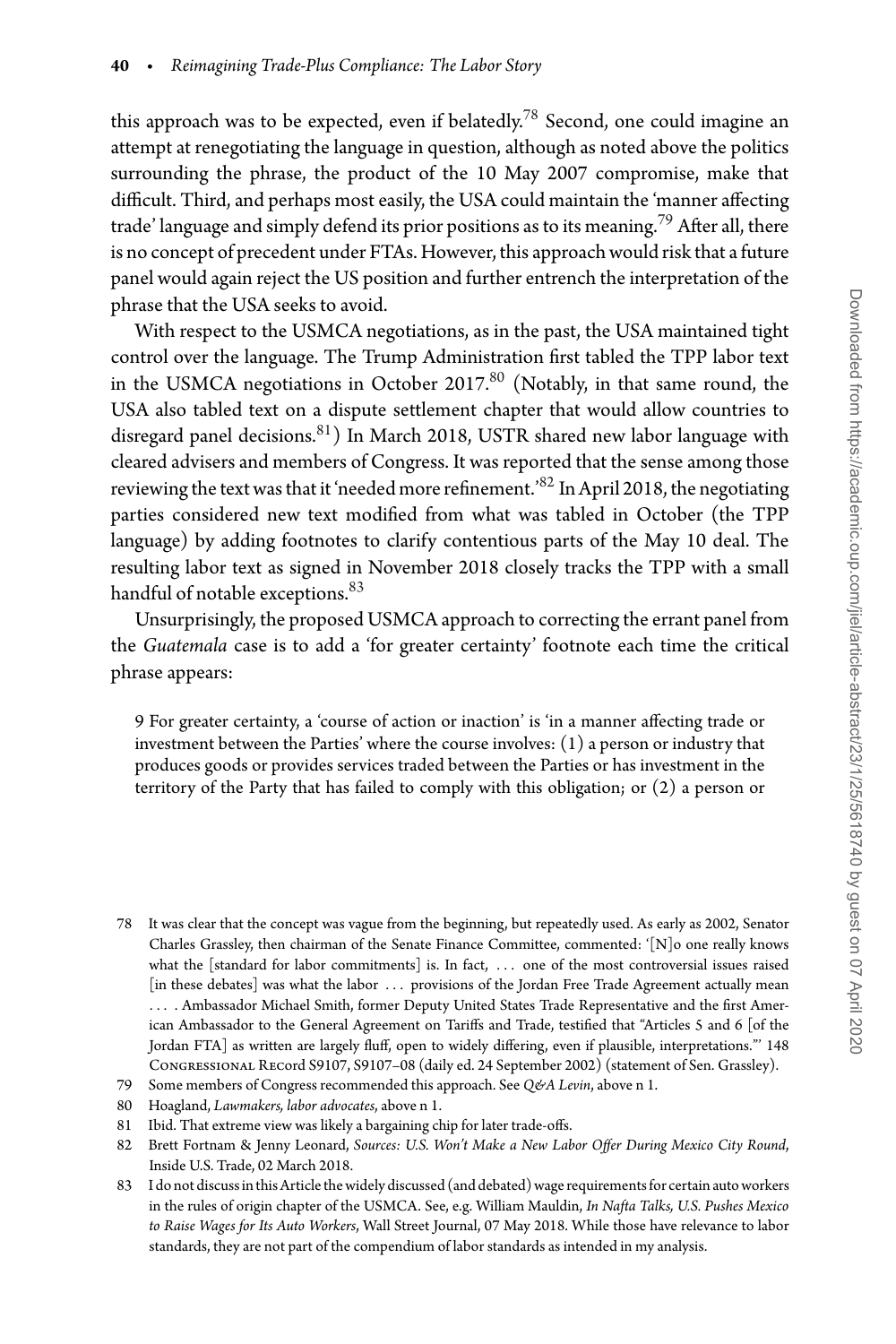industry that produces goods or provides services that compete in the territory of a Party with goods or services of another Party.<sup>[84](#page-16-0)</sup>

It remains to be seen whether this additional language will help if the agreement comes into force and if any disputes materialize under this chapter.<sup>85</sup> The clarification gives greater definition to the terms, but still leaves considerable space for panel interpretation.

After the deal was signed, in November 2018, some Democratic senators argued that the new footnote did not go far enough—that the text must strike or 'narrowly define' the 'sustained or recurring' and 'manner affecting trade' language. They also called for independent labor compliance and monitoring body, something the AFL-CIO advocated since June 2017 and that would have been akin to the outsourced or institutional management models used in the past. $86$  So far, those ideas have not gained traction[.87](#page-16-3)

A significant question remains whether Mexico will implement the labor law reforms that it recently passed as required by the annex to the USMCA labor chapter. That implementation could take years. Thus, the US Congress may be forced to vote on this agreement without knowing whether Mexico will even begin at the intended threshold when it comes to remedying its labor law issues. Just as the problem in the USA– Guatemala case was not the law on the books but rather its successful implementation and enforcement, it will take more than the passage of legislation to make these provisions effective in achieving the goals of labor advocates.

#### **B. Institutional incongruity**

Apart from the discussions surrounding 'manner affecting trade' that dominated the debates in 2018 and through which both political parties sought conceptual clarity, conversations in 2019 about what remains to be done in the labor enforcement context have largely focused on the panel blocking problem in the dispute settlement chapter and the resultant implications for forcing Mexico to implement the labor reforms to which it agreed in the labor chapter annex. The USMCA dispute settlement chapter is very similar to the dispute settlement chapter of NAFTA 1.0. The flaws of the NAFTA dispute settlement chapter have long been lamented.<sup>88</sup> By turning back to the NAFTA rather than using at least the TPP modern baseline, the likelihood of enforcing any of these labor provisions through adjudicatory proceedings is now quite low. Keeping supranational dispute settlement limited in this way was a point on which the Trump

- <span id="page-16-0"></span>84 USMCA draft text, Chp. 23—multiple appearances. The footnote also appears in the Environment chapter. It does not, however, appear in the Anticorruption chapter where 'manner affecting trade' also appears. See USMCA, Art. 27.8.
- <span id="page-16-1"></span>85 See Isabelle Hoagland and Jack Caporal, Sources: *New U.S. NAFTA Labor Text Clarifies May 10, CAFTA Language*, Inside U.S. Trade (26 April 2018).
- 86 See, e.g. Isabelle Hoagland, *Lawmakers, Labor Advocates*, above n 1.
- <span id="page-16-3"></span><span id="page-16-2"></span>87 If anything, they have moved in the opposite direction with USTR suggesting that Section 301 could and should be used to address labor violations. See, e.g. *Trumka Says Lighthizer Still Pushing Section 301 as USMCA Enforcement Tool*, Inside U.S. Trade, 23 April 2019.

<span id="page-16-4"></span><sup>88</sup> See Simon Lester, Inu Manak, and Andrej Arpas, *Access to Trade Justice: Fixing NAFTA's Flawed Dispute Settlement Process*, Cato Institute White Paper, 05 October 2017.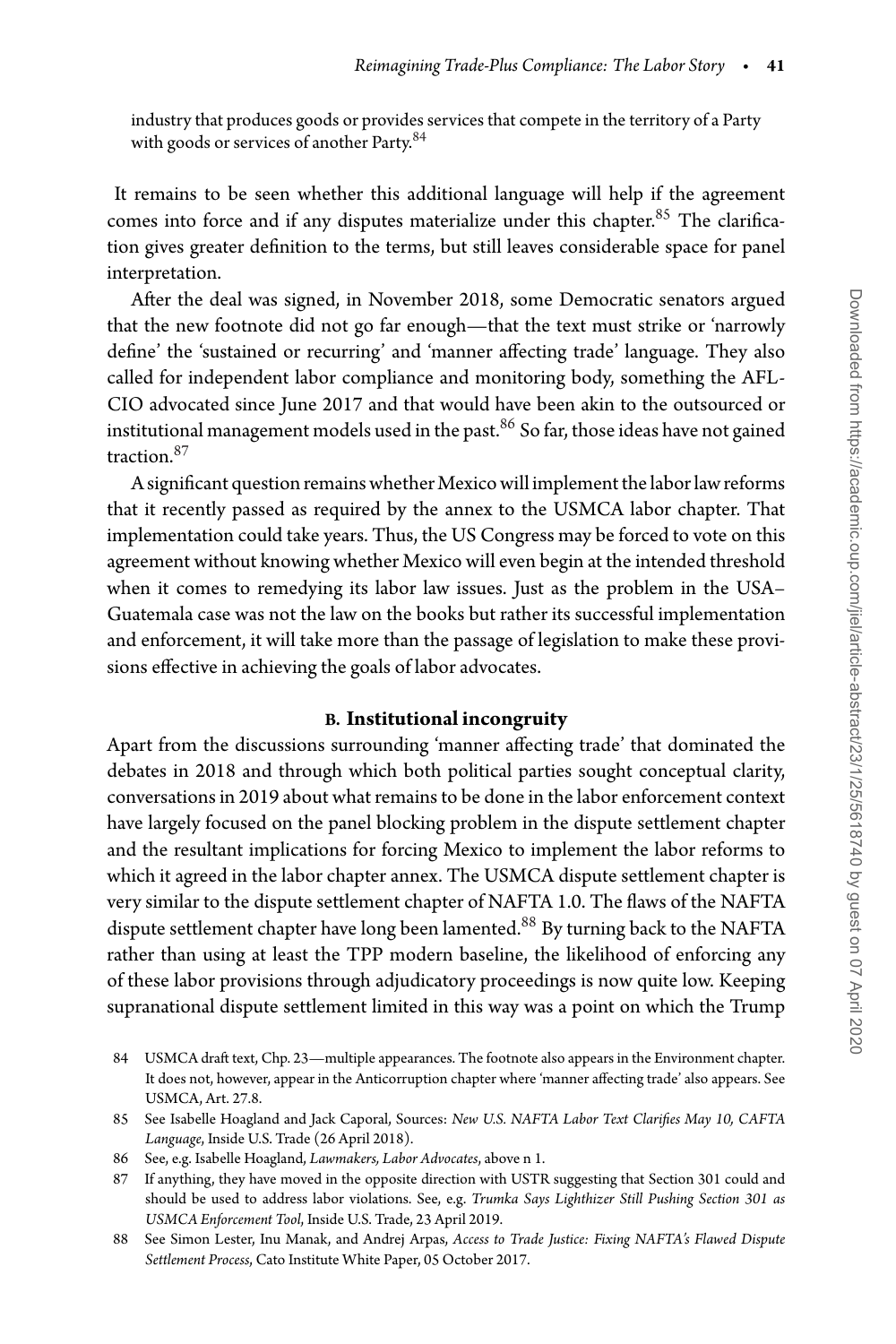Administration felt strongly, and won.<sup>89</sup> But then it seems all the more prudent for the legislative and executive branches to look to other models—a point to which I will return.

Should the US government and other governments continue to employ an adjudicatory model as Democratic legislators have insisted, the USA–Guatemala case provides important lessons for the procedural aspects of that process that have yet to be taken up. First, apart from adopting a different type of dispute settlement chapter such as what was used in TPP, the parties could provide for an appointing authority upon which they may call for appointment of an arbitrator should there be a problem with the roster or with one side. This practice is common in investor-state dispute settlement, for example.<sup>[90](#page-17-1)</sup> A further recommendation would be to ensure that a complete dispute settlement mechanism is in place (including rosters where appropriate) before the entry into force of the agreement to avoid any possibility of delay.

Second, to the extent part of what the USA–Guatemala panel exposed was a problem with the rules and ability of a party to present appropriate evidence, then it is on those elements that lawmakers should focus their attention. The panel expressly highlighted this as a limitation on its ability to consider the US evidence so lawmakers should take up this strong request for better rules and guidance on evidentiary matters.

A further potential improvement to the traditional dispute settlement mechanism assuming the substantive content remains the same could be a reversal in the normal burden of proof on trade-plus issues such as labor. Where a respondent trading partner did not present sufficient evidence on any element of the relevant standard (act, causality, etc.), a presumption could be entered against it. A panel could also be empowered to penalize frivolous claims to avoid a race to the courthouse by typical enforcer states that could pose a heavy financial onus on respondent states.

These changes could serve labor advocates better than simply demanding traditional dispute settlement without more. But what this study has shown is that, knowing what we know now, advocates ought also to query whether the procedural and practical aspects of dispute settlement make it a less than ideal approach for ensuring compliance when considered across the range of potential options. Rather than rely on an adjudicatory model in which each state is right or wrong, engaging in a non-binary exercise instead could, for instance, create benchmarks for improvement and include third-party adjudicated sanctions on a sliding scale. A variety of actors could be involved (state or non-state). Within the US system, streamlining the work of the various agencies that deal with trade-plus issues would also help, including for engaging the private sector.<sup>[91](#page-17-2)</sup> Every trading partner relationship is different as will be their trade-plus priorities and challenges. A one-size-fits-all approach may be counterproductive.

<span id="page-17-0"></span><sup>89</sup> *Seade: Mexico Demanded Cultural Exemption in USMCA after Canada Got One*, Inside U.S. Trade, 11 October 2018.

<sup>90</sup> See, e.g. the UNCITRAL Arbitration Rules 2010, Art. 6.

<span id="page-17-2"></span><span id="page-17-1"></span><sup>91</sup> For one, whereas commercial interests can reach out to the US Department of Commerce through a phone hotline, labor and environmental interests face a long, overly complicated petition process.